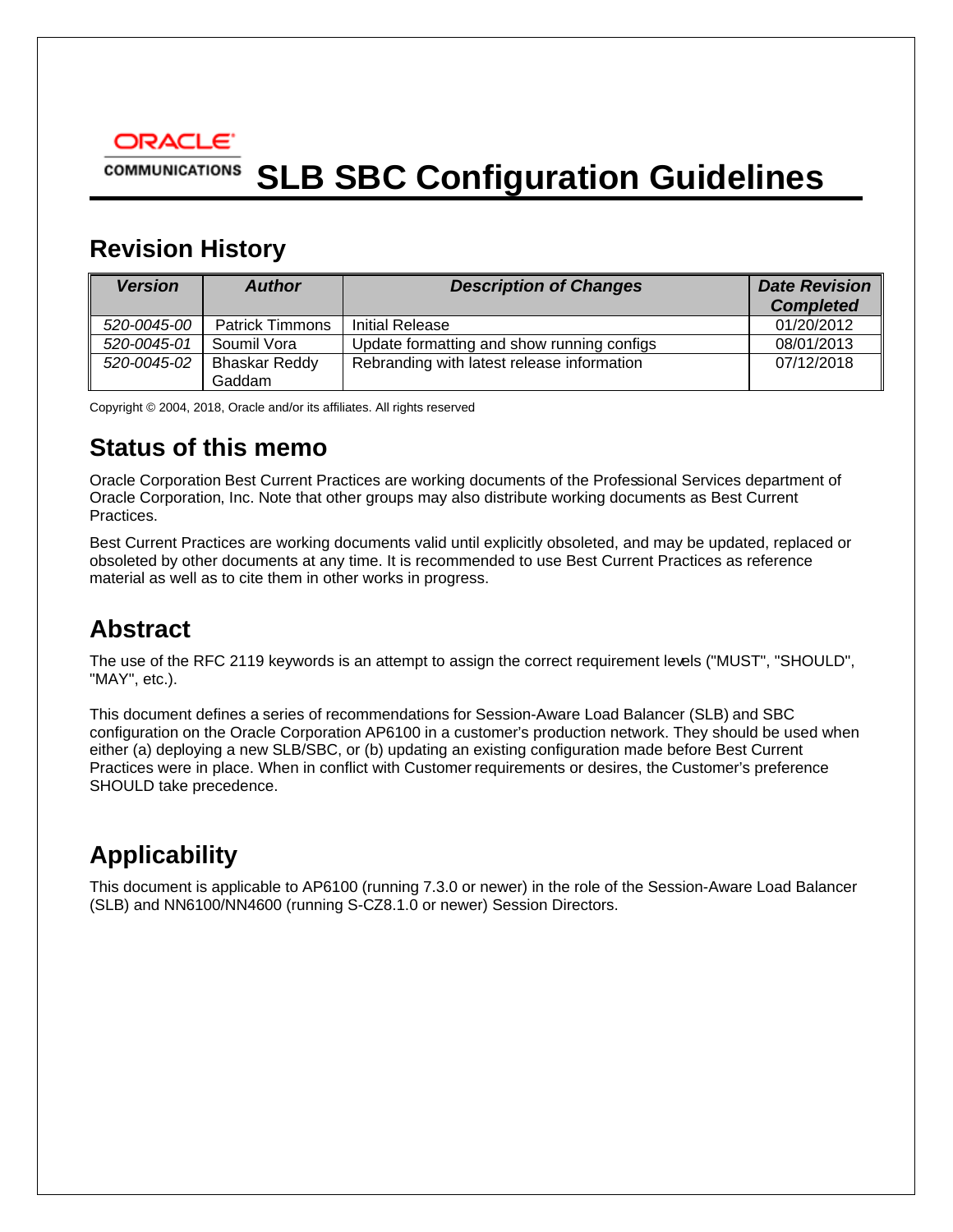# **Contents**

| 3  |      |  |  |
|----|------|--|--|
|    |      |  |  |
| 5  |      |  |  |
| 6  |      |  |  |
|    | 6.1. |  |  |
|    | 6.2. |  |  |
|    | 6.3. |  |  |
|    | 6.4. |  |  |
| 7  |      |  |  |
|    | 7.1. |  |  |
|    | 7.2. |  |  |
|    | 7.3. |  |  |
| 8  |      |  |  |
| 9  |      |  |  |
| 10 |      |  |  |
| 11 |      |  |  |
| 12 |      |  |  |
|    |      |  |  |
|    |      |  |  |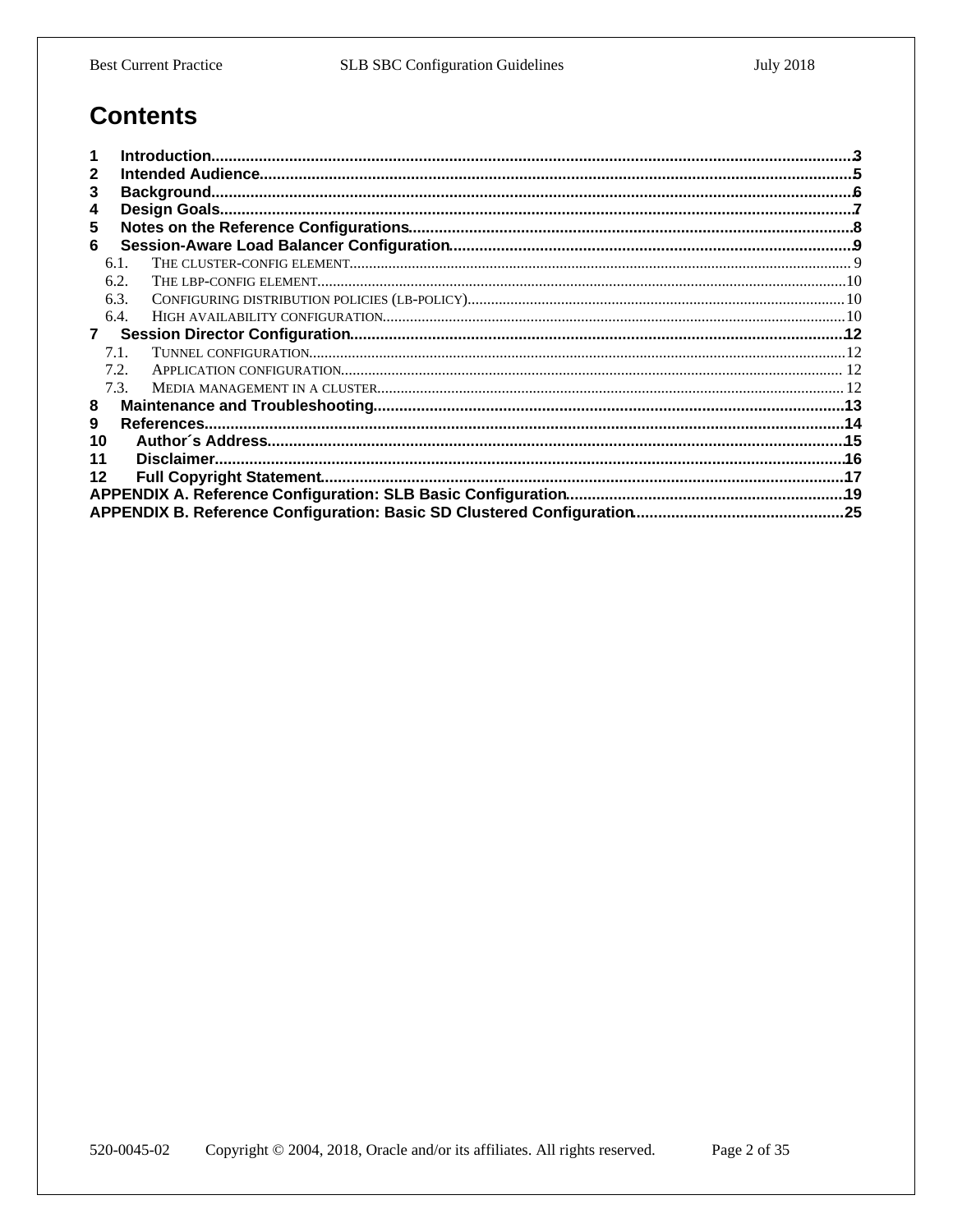### <span id="page-2-0"></span>**1 Introduction**

As service providers deploy larger and larger SIP access networks, scalability problems are presenting unique challenges, particularly from an operational standpoint. Deployments that scale beyond the number of users serviceable by a single Session Border Controller (SBC) – as well as deployments that use a geographically redundant SBC for catastrophic fail over purposes – encounter edge reachability problems. In general there are two coarse techniques that carriers use today to support end-point populations that exceed one SLB's capacity: they either use a DNS-based distribution mechanism, or they will pre-provision endpoint to point to specific SBCs (manually load balancing them). Each of these solutions has its drawbacks. End users – many of them familiar with load balancing equipment deployed to scale protocols such as HTTP or SMTP – have expressed interest in a device that will perform dedicated load balancing for their SIP endpoint.

The Subscriber-Aware Load Balancer (SLB) addresses the need for scaling a network edge to millions of endpoint. Designed as a standalone system, the network architect can deploy an Acme Packet 6100, capable of supporting up to ten million endpoints (where an endpoint is defined as a unique source and destination IP address), the SLB aggregates signaling from large endpoint populations to reduce the edge reachability problem by an order of magnitude.

The network architect reduces this problem by deploying clusters of SBCs or Oracle Communications Unified Session Managers (USM) supported by the SLB. These SBCs can be operating as either Physical Network Functions (PNFs) and Virtual Network Functions (VNFs). The SLB supports clusters of homogenous or heterogenous groups of PNFs and/or VNFs. .

Configuration guides are available for download from the Oracle Corporation Customer Support Portal [\(https://docs.oracle.com](https://docs.oracle.com) ). Please contact your Oracle Corporation Systems Engineer for other Best Current Practice (BCP) documentation.

#### Functional Overview:

The Subscriber-Aware Load Balancer (SLB) is a discrete network element that processes all SIP end-point signaling traffic entering the service provider network. The SLB is not necessarily the first network device to receive signaling traffic, as, depending on network topology, additional network components (for example, routers, network address translators, and so on) can lie between the end-point and the SLB.

Upon receipt of a SIP packet from an unknown source, the SLB uses a provisioned policy to select an appropriate next-hop Session Border Controller (SBC) for traffic originated by that end-point. Subsequent packets from the same end-point are forwarded to the same SBC. The first packet, the one used to make the route decision, and all subsequent packets sent through the SLB to the next-hop SBC are encapsulated within an IP-in-IP format as defined in RFC 2003, IP Encapsulation within IP.

SBCs that participate in the load balancing-enabled deployment are enhanced by several capabilities. First, the SBC supports RFC 2003 tunnel for both packet transmission and reception. Second, the SBC periodically transmits health and performance data to the SLB; such information is evaluated and entered into the SLB's route determination algorithm. Lastly, the SBC participates in any SLB-initiated rebalance operation, as described in the Rebalancing section. A group of SBCs, with the above-listed capabilities, that receive signaling traffic from the SLB, is referred to as a cluster.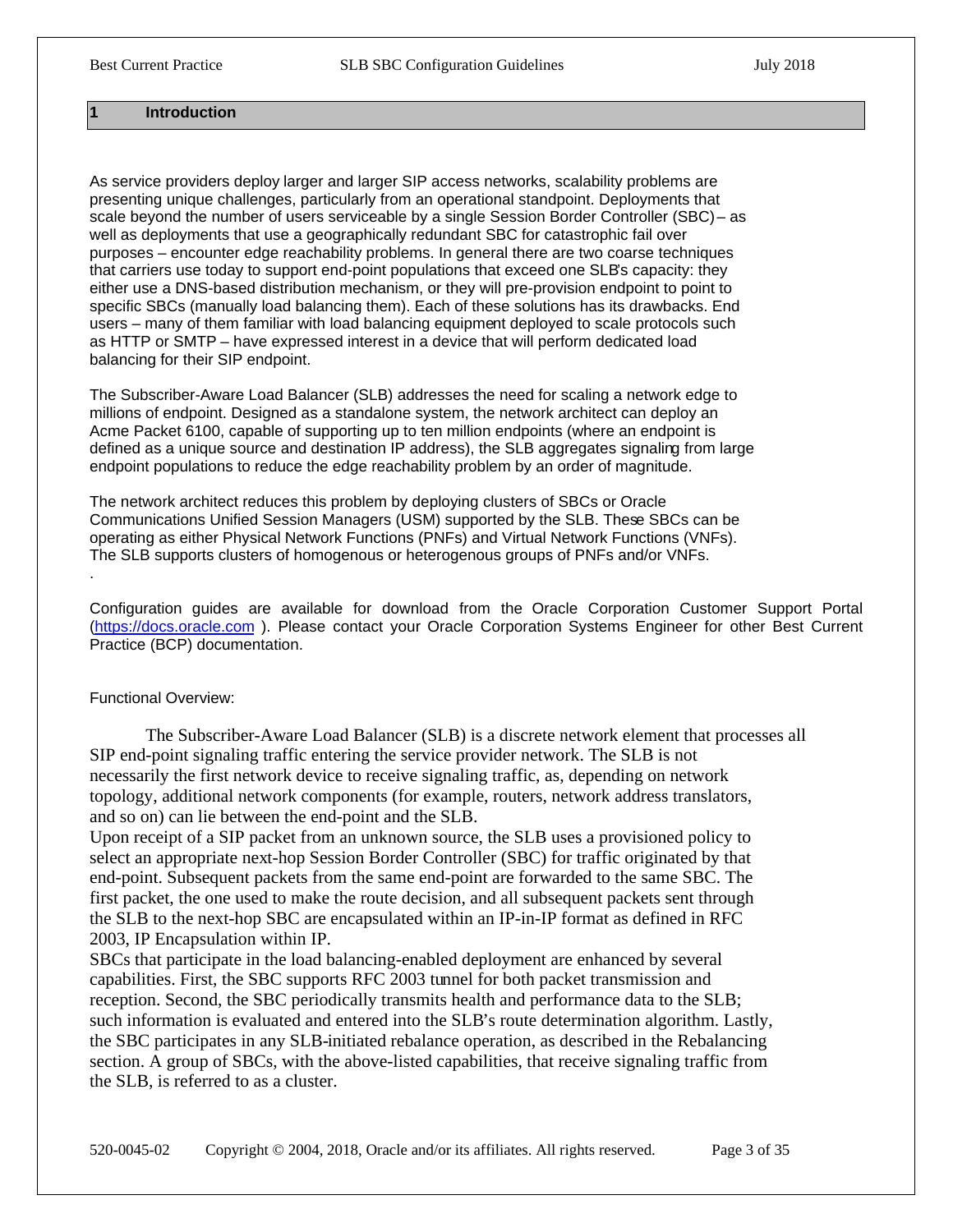### <span id="page-3-0"></span>**2 Intended Audience**

This document is intended for use by Oracle Corporation Systems Engineers, third party Systems Integrators, and end users of the Session-Aware Load Balancer and Session Director. It assumes that the reader is familiar with basic operations of Acme Packet's ACLI, and has attended the following training courses (or has equivalent experience):

#### [https://docs.oracle.com/cd/E95619\\_01/html/esbc\\_ecz810\\_configuration/](https://docs.oracle.com/cd/E95619_01/html/esbc_ecz810_configuration/)

It also presumes that the reader is familiar with standard configuration models and archetypes; for more information, published in our Best Current Practice series of documentation.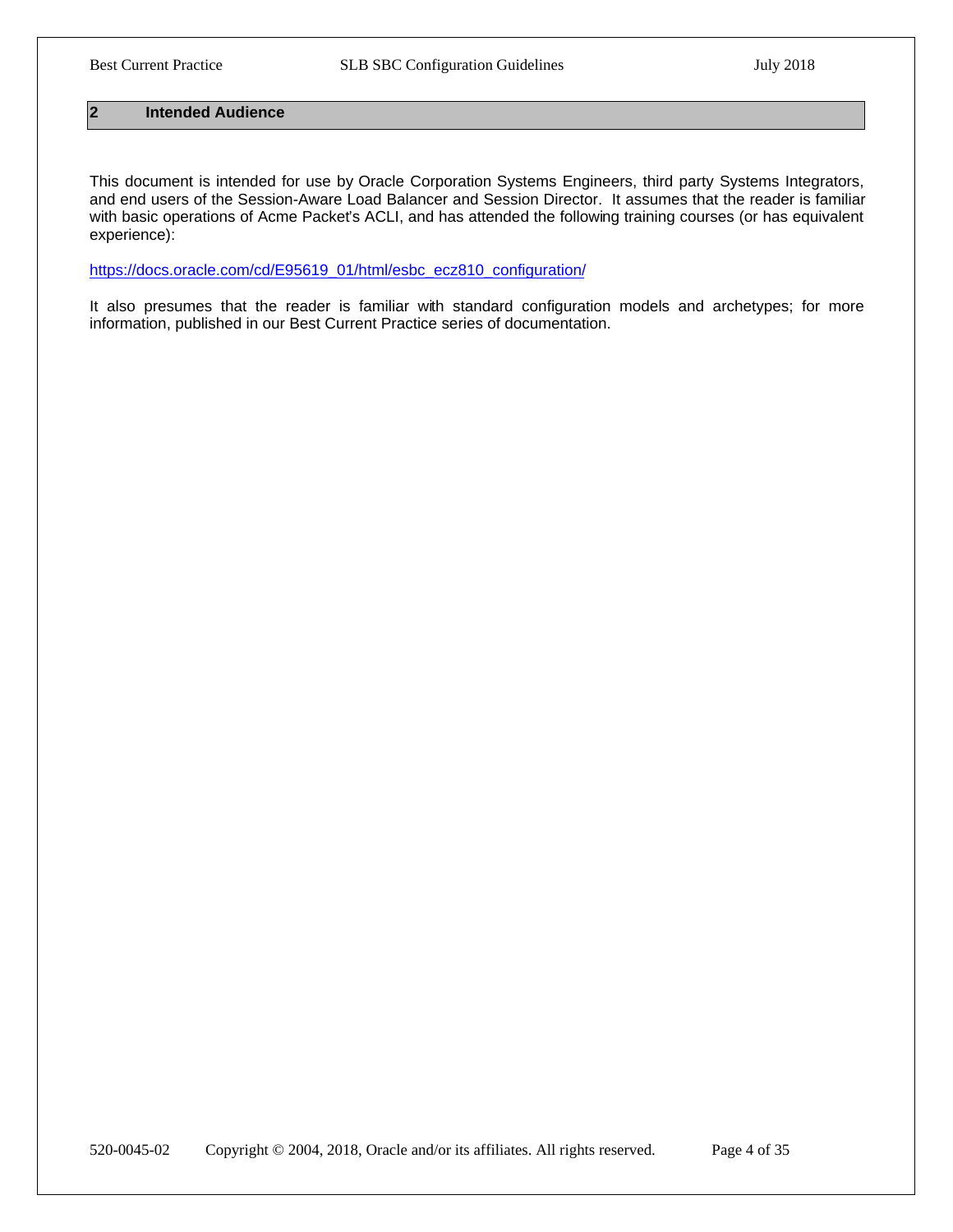#### <span id="page-4-0"></span>**3 Background**

The popularity of consumer VoIP services has stimulated a rapid growth of carriers' networks to support those services. As the number of devices attaching to a network climbs, the "edge discovery" problem for those devices climbs commensurately. Session Border Controllers, such as Acme Packet's Session Director, are logically situated at the border between a public network (e.g., the Internet) and a private carrier network. These SBCs have a finite capacity for handling user traffic, and therefore each member of the growing user population needs to select from one of many possible border points into their service provider's network.

This raises some interesting design challenges for service providers; first, how do endpoints choose their SBC. Historically, the predominant technology for attaching endpoints to SBCs is to use DNS. While it is a venerable protocol (and therefore well understood, easy to manage, scalable, and presumably part of large IP networks already), it is not particularly well suited to SIP networks for a number of reasons. Endpoint implementation decisions aside, using DNS to make distribution decisions is non-deterministic; that is, any number of intermediaries between a DNS client and a DNS server can cache data, thereby losing granular control over when services advertised or withdrawn by the DNS server are effective. Further, while DNS can use information about the requestor to influence its response, most DNS distribution algorithms are extremely rudimentary (round-robin).

The second design challenge carriers face is how to manage the user attachment to the network, for troubleshooting or sizing purposes. When investigating a customer issue, it is impractical to hunt through all potential entry points for state data related to a specific user. And as the capacity on existing systems rises, adding a system to increase overall service capacity, while redistributing users among the increased pool of resources without service disruption is a delicate, costly operation.

The Oracle Corporation clustering model using the SLB is designed to scale access networks up to two million individual connections, while eliminating dependencies on the endpoint (DNS behavior, 3xx redirect behavior, etc.) and providing a clean, simple, adaptable interface into and out of a carrier's network. By using an SLB as the entry point into a cluster of back-end SBC equipment, the edge discovery problem is reduced by an order of magnitude, and the SLB's flexible policy-driven distribution architecture puts endpoints where they belong – even if the network topology changes. The SLB and SDs form a cohesive unit, relaying performance and platform data to optimize the distribution of resources among all devices.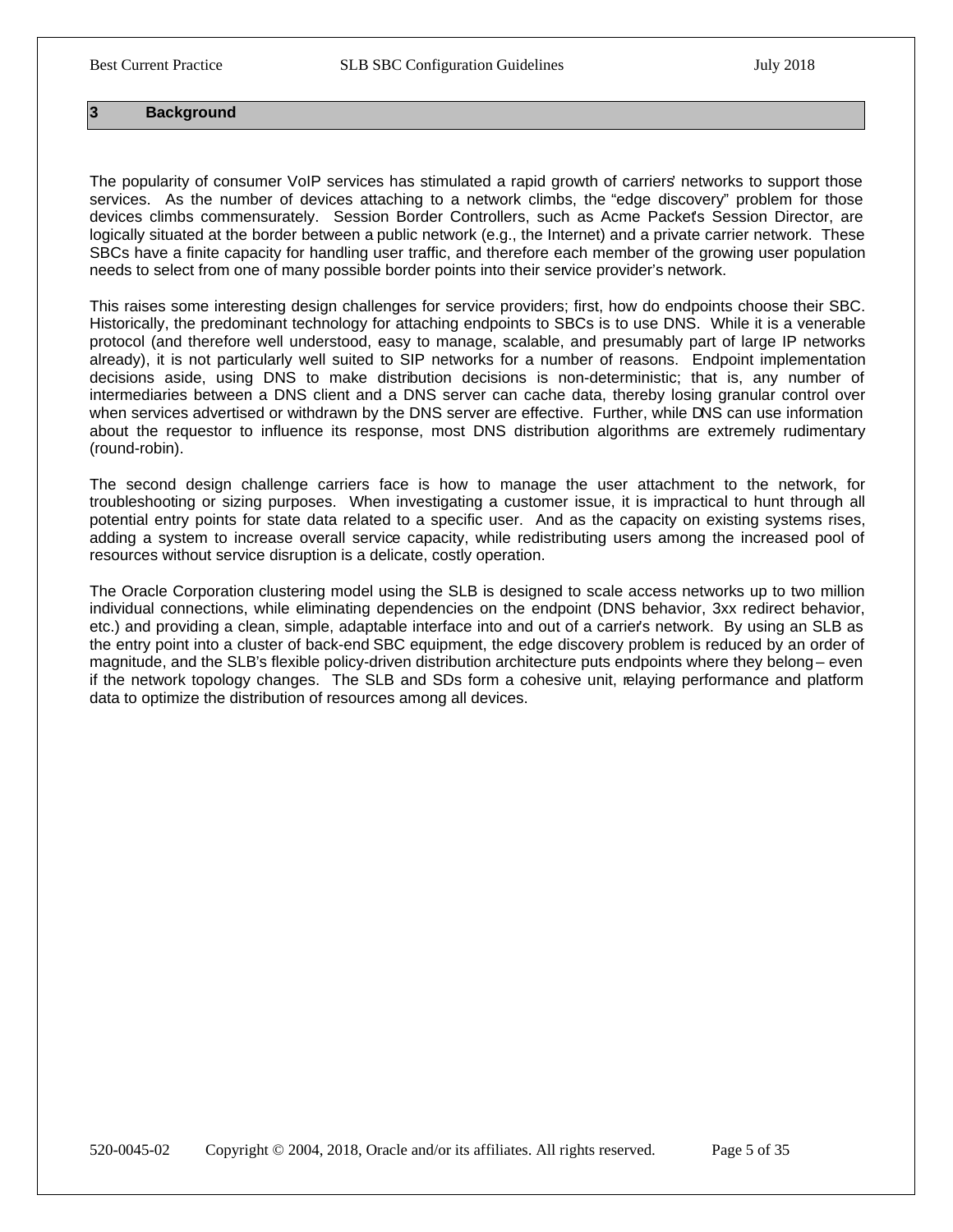### <span id="page-5-0"></span>**4 Design Goals**

The intents of the configurations in this document are to:

- Minimize interoperability issues by standardizing field configurations
- Provide guidelines for new users to the Session-Aware Load Balancer and Session Director
- Document when and why configuration elements should be changed from their default values
- Facilitate transition of customers from Systems Engineering to Technical Support by making configurations consistent (yielding predictable behavior)
- Illustrate how to transition existing Session Directors into a cluster fronted by a Session-Aware Load Balancer by highlighting the configuration changes required from standard, non-clustered BCP examples.

Further, each design considers the following aspects (in order of priority):

- Flexibility: how resilient the configuration is, and how adaptable the configuration is when turning up new connected networks (for example)
- Performance: minimizing the use of "heavy" configuration objects, to streamline the message flow through the box and reduce CPU usage.
- Scalability: minimizing redundant configuration objects and setting a template based foundation to allow overlay configuration with minimal disruption
- Compatibility: working with other popular devices in carriers' VoIP networks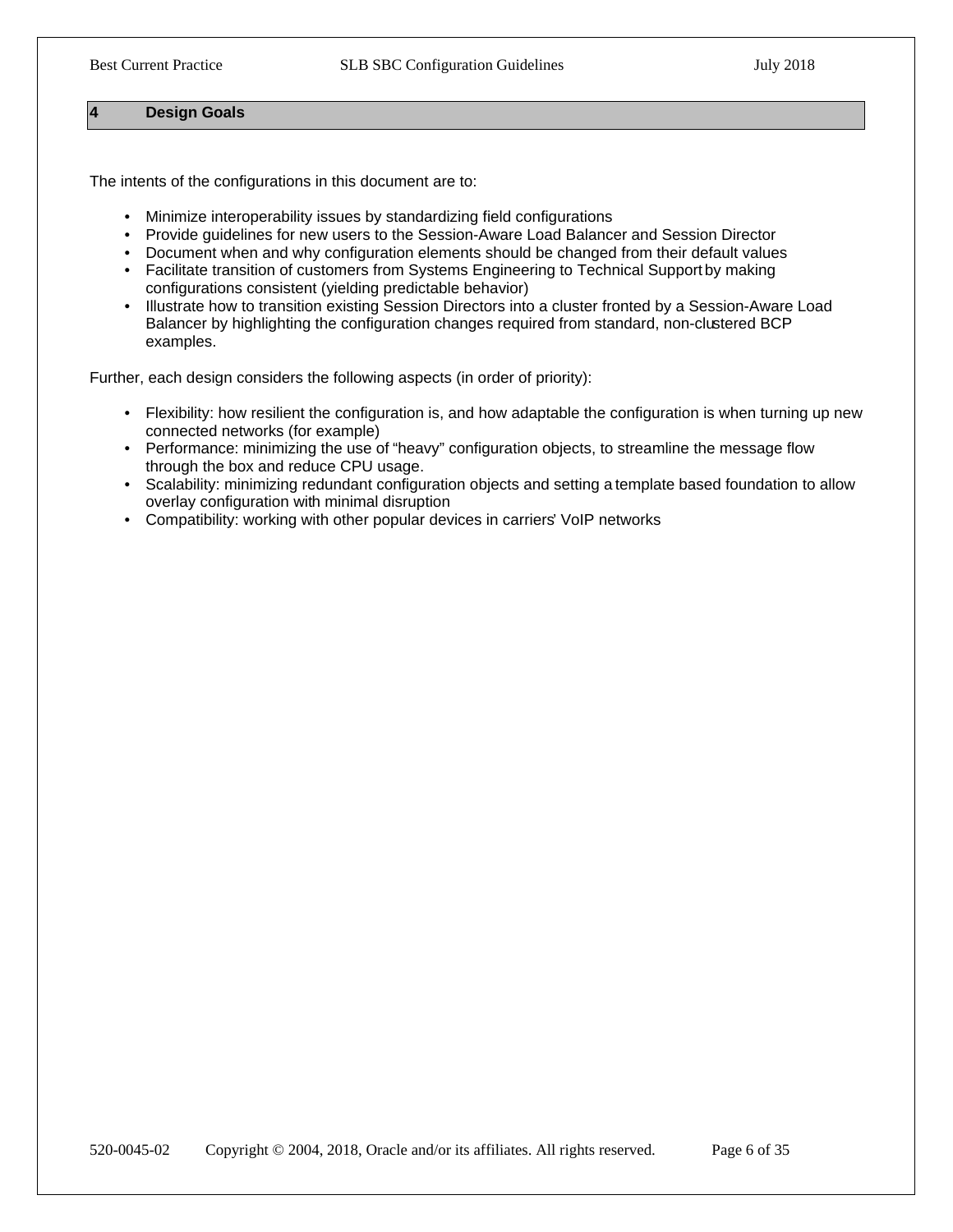### <span id="page-6-0"></span>**5 Notes on the Reference Configurations**

All of the configurations presented here have been entered, tested, and verified on a SD in the lab at headquarters. The goal is not to demonstrate a full-featured configuration; rather, each contains only the minimum number of configuration objects required to pass basic SIP transactions. The appendices of this document provide a single working, tested instance of each of the SLB and supporting SD configurations. Only the default SLB distribution policy (i.e., round-robin) is employed by this sample.

In all cases, the design uses a single "untrusted" network, in the 192.168.11.0/24 subnet, and a single "trusted" network using 192.168.12.0/24. The configurations have been designed such that no 192.168.12.0/24 IP addresses are leaked into signaling messages sent to the untrusted network. Additionally, a "tunnel" network exists in cluster configurations that are not present in standard SBC applications. This is a network that exists in the signaling plane between an SLB and the SBCs in its cluster. The sample tunnel network in this document uses a 172.16.0.0/16 private network space, although please note this tunnel network may exist over any routable IP network (public or private, localized or geographically spread).

The IP address to which UAs send their SIP signaling in all cases is 192.168.11.101 on the SLB; this is represented as (a) in the figure below. Note that this address is also present in the sample SD configuration and represented in the diagram as address (c); however, the SD does not advertise this address on its network. The SD only uses this address via the IP-in-IP tunnel established between it and its SLB. The tunnel IP addresses, (b) and (d) in the diagram, are on the tunnel network, and are 172.16.0.100 and 172.16.0.200, respectively. The IP address (e) from which the SD sends its messages to the core infrastructure is 192.168.12.100. Depending on the configuration model, there may be more addresses used on either network; this will be noted as applicable. The SIP registrar used for testing is located at 192.168.12.200, depicted as address (f).

|                 |                                        |  | +----+----+        |           |
|-----------------|----------------------------------------|--|--------------------|-----------|
|                 |                                        |  |                    |           |
| $(a)$ SLB $(b)$ |                                        |  | (d)   (c) SD   (e) | $(f)$ REG |
|                 |                                        |  |                    |           |
|                 | $+---++$ (IP-in-IP tunnel) $+---+---+$ |  |                    |           |

No Denial of Service (DoS) configuration has been applied on the SD's configuration, save the application-layer access control features of the sip-interface. Only rudimentary DoS configuration is applied to the SLB, in the form of its max-untrusted-percentage. (This value represents the maximum percentage of the SLB's forwarding table that is available to untrusted/temporary entries.) NOTE: in its present state, the interface used for CCP messaging is instantiated as an "untrusted" flow; this means that it is possible to overwhelm a cluster with a DoS attack, as congestion on the interface between the SLB and SD will cause keep-alive signaling to be throttled – causing the SLB to believe that the SD has failed. It is therefore STRONGLY RECOMMENDED to configure a static, trusted ACL on the SLB for each SD in the cluster (or a subnetted ACL that covers them, etc.).

Note that registration-caching must be ENABLED on the appropriate sip interface when clustering an SD. The SD uses this cached registration data for organizing and prioritizing its endpoint data during cluster rebalancing operations.

The systems used for testing purposes were configured in a high availability environment. For more information on configuring High Availability on the Session Director, refer to the pertinent BCP documentation for the latest best practices. For more information on configuring High Availability on the Session-Aware Load Balancer, refer to Section 6 of this document.

Best Current Practices for object naming conventions have been followed whenever possible.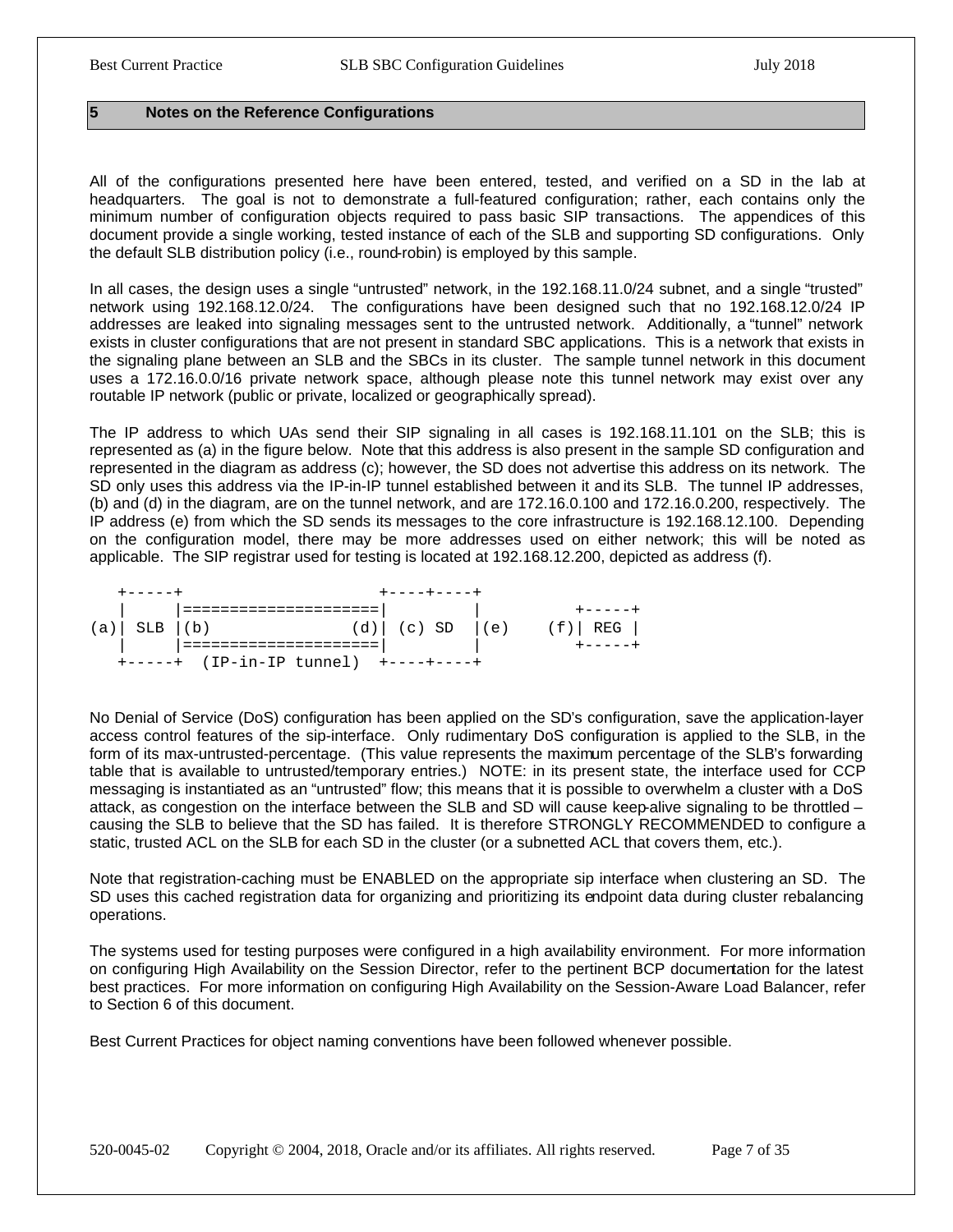#### <span id="page-7-0"></span>**6 Session-Aware Load Balancer Configuration**

The SLB configuration is deliberately kept simple. Aside from the usual array of "platform" configuration elements (e.g., system-config, phy-config, etc.) one must only configure two global configuration settings, and any desired, specific distribution policies. (Note that in the absence of any configured distribution policies, the SLB will default to a round-robin mode of operation, which is what the sample configuration presents.)

#### <span id="page-7-1"></span>**6.1. The cluster-config element**

The default values of the cluster-config element have been chosen to be applicable to the majority of deployment scenarios. Various configuration settings should be specifically considered when deploying the SLB, however.

The boolean value "auto-rebalance" governs whether or not the addition of a new SD to a cluster will trigger a rebalance operation within that cluster (i.e., each pre-existing SD will migrate some percentage of their user population to fill this new vacancy). Should a carrier's preference be to keep traffic static upon node insertion, this value should be set to disabled; the result of this configuration will be that the newly added SD is considered the de facto highest preference for new users (so it should fill up rapidly). In most cases auto-rebalance should be set to enabled.

The rebalance-skip-ahead value (represented in milliseconds) controls how far into its time-ordered list of endpoint expiry times the SD will skip to find candidates for rebalancing to other SDs when asked to nominate candidates by the SLB. By default (and when the rebalance-skip-ahead value is set to 0) the SD will nominate users at the "top" of its time-ordered list; that is, the users expiring most imminently will be the ones chosen. However, this introduces a distinct possibility for a race condition, where the SD nominates a user whose refresh REGISTER is already 'in flight' towards the SLB. By setting this field to a non-zero value (such as the recommended value of thirty seconds, or 30000), the SD will nominate users set to expire thirty seconds from the time of the request from the SLB. This significantly mitigates the likelihood of an SD nominating an endpoint about to send its REGISTER, introducing a state abnormality among the cluster members. The value of thirty seconds was selected deliberately to roughly coincide with the duration of a typical SIP REGISTER transaction. Likewise, the rebalance-max-refresh will allow an operator to establish a ceiling on the time differential between when an endpoint may be moved (deleted on the SLB) and when it is expected to refresh its registration through the SLB. As a move operation from one SD to another SD will necessarily introduce a window of unavailability for that endpoint to receive calls successfully via the cluster, it is oftentimes desirable to control that window explicitly. A carrier willing to expose their users to no more than five minutes of downtime during a cluster rebalance operation, for example, could set rebalance-max-refresh to 300000. In this way, only users due to expire five minutes from the receipt of the rebalance request from the SLB would be considered candidates for migration.

The session-multiplier field is used to derive the occupancy for a given Session Director in the duster. Occupancy is essentially the governing factor for which SD is chosen for a new endpoint assignment, when all other factors are equal. Said another way, if two systems are identically configured and a new endpoint signals into the cluster, the one with the lowest occupancy is the one that will be selected. When an SD first joins the cluster (handshakes into the SLB), it will provide several aspects of its configuration – among them its licensed session capacity, and its maximum endpoint capacity (if configured). If its maximum endpoint capacity is configured (sip-config -> registration-cache-limit), then this is considered the maximum occupancy of the SD. If it is not configured, the SLB uses the product of the licensed capacity and the session-multiplier field from the cluster-config. As an example, using the default session-multiplier of 10, an SD with 16,000 licensed sessions will receive no more than 160,000 endpoint assignments from the SLB. The default session-multiplier should be adequate for most applications, but it is important to evaluate it independently for each cluster deployment.

### <span id="page-7-2"></span>**6.2. The lbp-config element**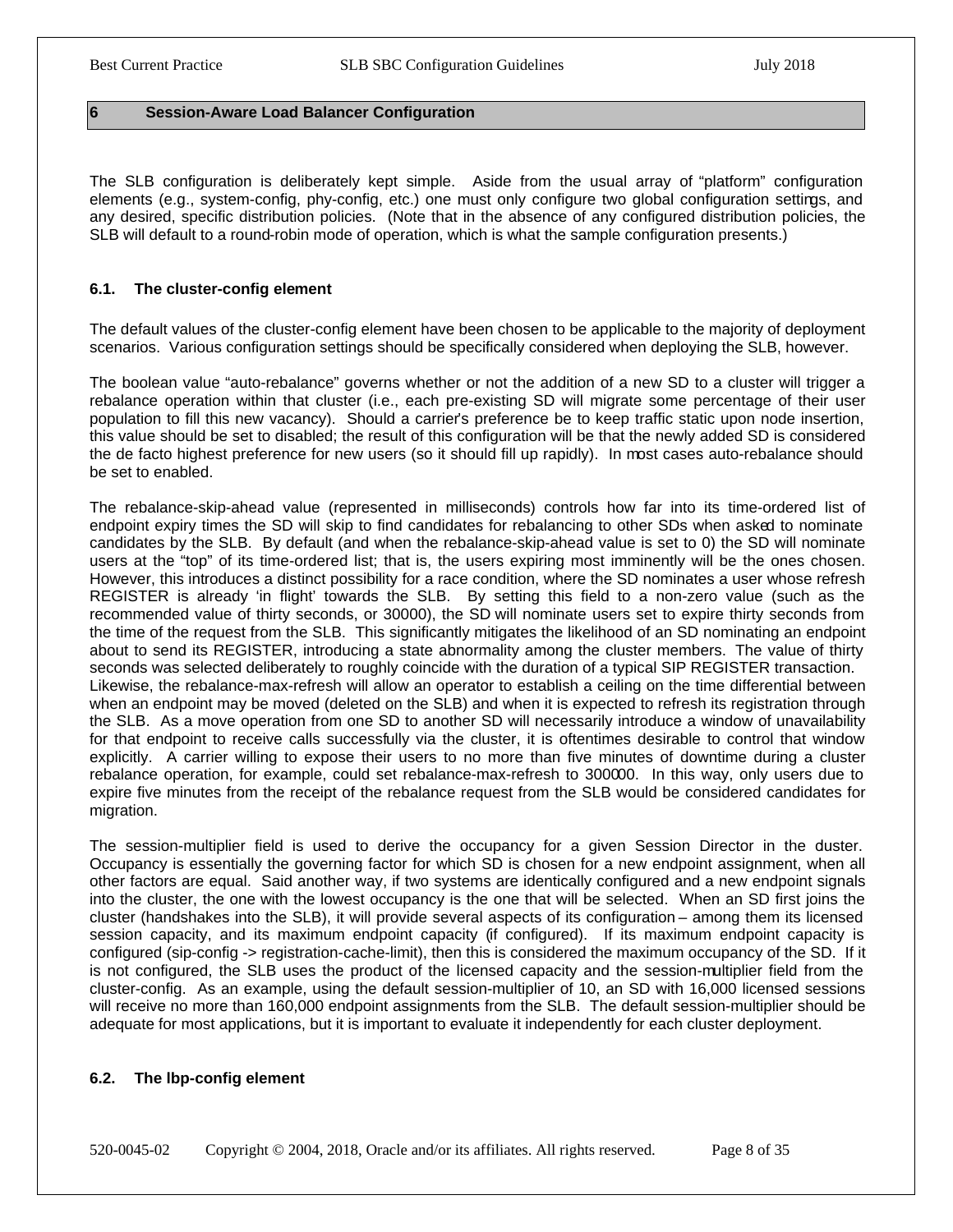Generally speaking, no configuration changes (aside from any relative to high availability) are usually necessary in the lbp-config element; the default values are adequate.

However, certain deployment scenarios may justify changing the untrusted-grace-period timer from its default of 30 (seconds) to a higher value. In a typical access configuration, the untrusted sip-interface is configured to restrict its use to registered endpoints only (allow-anonymous->registered). There are some instances, however, where this security feature is either not applied, or is deliberately overridden by configuration specific to emergency calling.

In its present incarnation, the SLB will only migrate a user from its 'untrusted' list to its 'trusted' list via a promotion message sent by the SD specific to that user; in turn, today's SBC incarnation will only send this promotion message to the SLB after a successful REGISTER/200 OK exchange has occurred. The net result of this is that an anonymous caller, sending an INVITE to an SD where the user is not currently registered, will complete their call but the SLB will never 'trust' that user. After the untrusted-grace-period elapses, the SLB will 'forget' about that particular endpoint-to-SD association, and the user's subsequent signaling messages will be subject to new distribution decisions. Adjusting the untrusted-grace-period timer value to match the user's registration interval will allow the association to exist long enough for that anonymous caller to re-REGISTER during their call, and hence get promoted by the SD after the REGISTER/200 OK. (Note: even if a user gets redistributed to a different SD during an active call it should not interrupt their call in progress, as RTP never flows through the SLB; the redistribution would only affect in-dialog signaling messages such as the BYE, etc.)

#### <span id="page-8-0"></span>**6.3. Configuring distribution policies (lb-policy)**

The SLB's distribution policies, configured using lb-policy configuration objects, are where customer-specific mappings from endpoints to supporting SDs are defined. As such, no specific configuration advice is pertinent in this BCP.

In the absence of any configured lb-policy objects, the SLB's default behavior is to round-robin all inbound requests among all SDs that advertise support for the service interface upon which the request arrived at the SLB. If round-robin behavior is all that is desired, no lb-policy elements SHOULD be configured. However, any advanced routing will require the use of one or more lb-policy configuration objects to define the desired mapping of inbound endpoints to SDs or groups of SDs.

Fundamentally, lb-policy configuration is roughly analogous to local-policy on the SD; that is, it will match packets to policies using their source address and destination address, prioritize the results, and forward the packet onto the "best" match. Unlike local-policy matching, however, the "source realm" is not part of the matching key on ingress packets, since the SLB is neither aware of, nor configured with, realm data. Combining the local-policy concepts of a 'next-hop' and an (egress) realm within a policy-attribute is the name of a "service partition", defined as the realm identifier on each member SD. Each of these service partitions is configured as an "lb-realm", a sub-element within the lb-policy configuration element. The name of the lb-realm matches the name of one or more realm labels (realm-config -> identifier) of participating SDs.

#### <span id="page-8-1"></span>**6.4. High availability configuration**

The SLB is responsible for replicating data pertaining to as many as two million endpoints. As such, those familiar with configuring high availability on an SD will notice some recommendations for changing the default values of various timers and transaction journal settings.

In the lbp-config, red-max-trans governs the journal depth for queuing transaction history on the active SLB device. That is, each transaction that occurs on the active SLB is recorded in this journal awaiting a request from the standby SLB to retrieve updates. For scaling up to two million supported endpoints, the recommended value for this configuration setting is 2000000. This will allow for a scenario where the high availability mate of an active SLB is powered off for an extended period of time; when the high availability pair is restored, the journal on the active will be large enough to accommodate a (potentially) large number of transactions that have transpired in the interim.

520-0045-02 Copyright © 2004, 2018, Oracle and/or its affiliates. All rights reserved. Page 9 of 35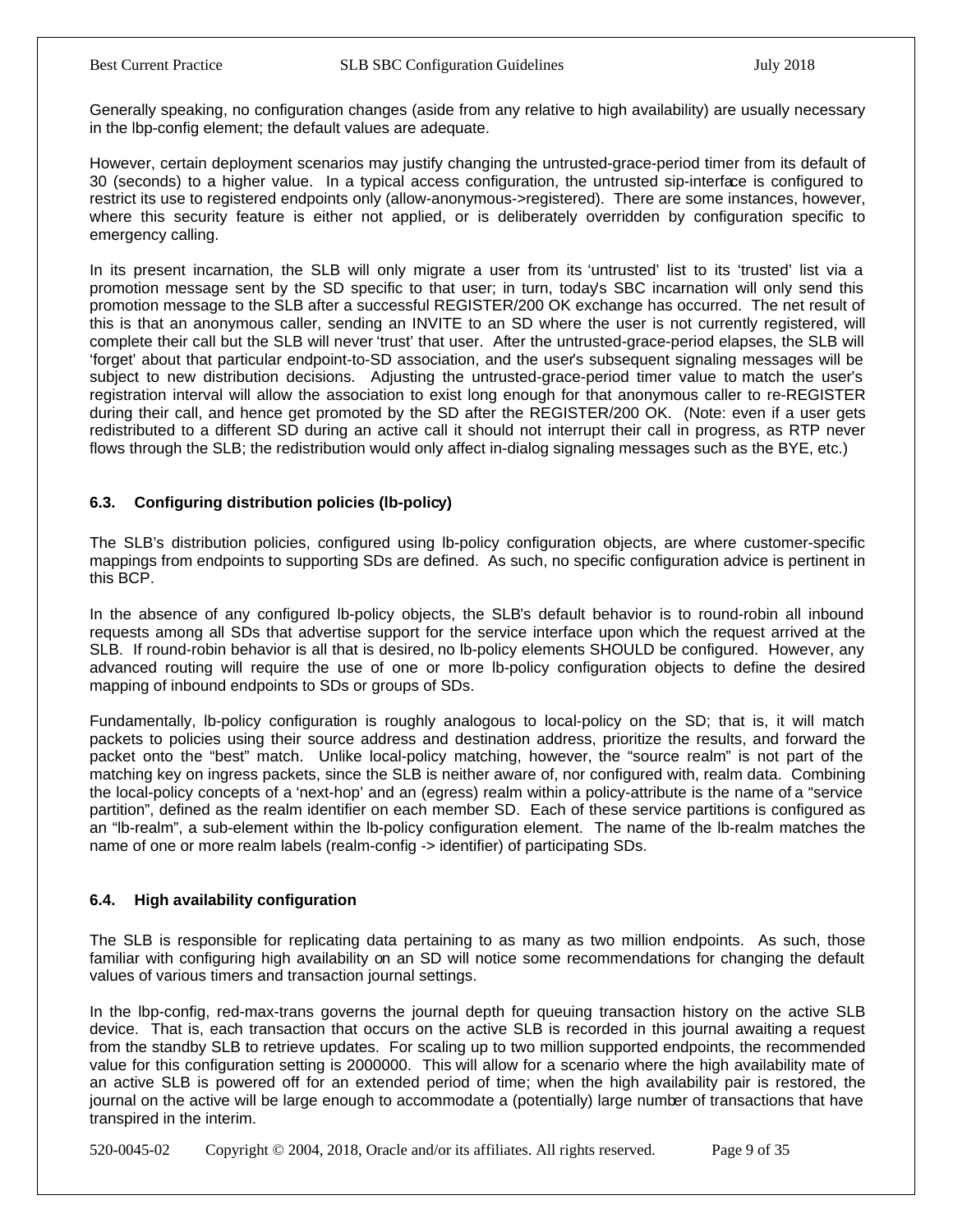In the redundancy-config, the recommended default value for becoming-standby-time is 1620000 (27 minutes). This is to account for the large volume of data a standby can expect to receive from an active, and gives it time to retrieve all of that data and become fully synchronized before this timer expires and it transitions to OutOfService.

The sample configuration is given in Appendix A.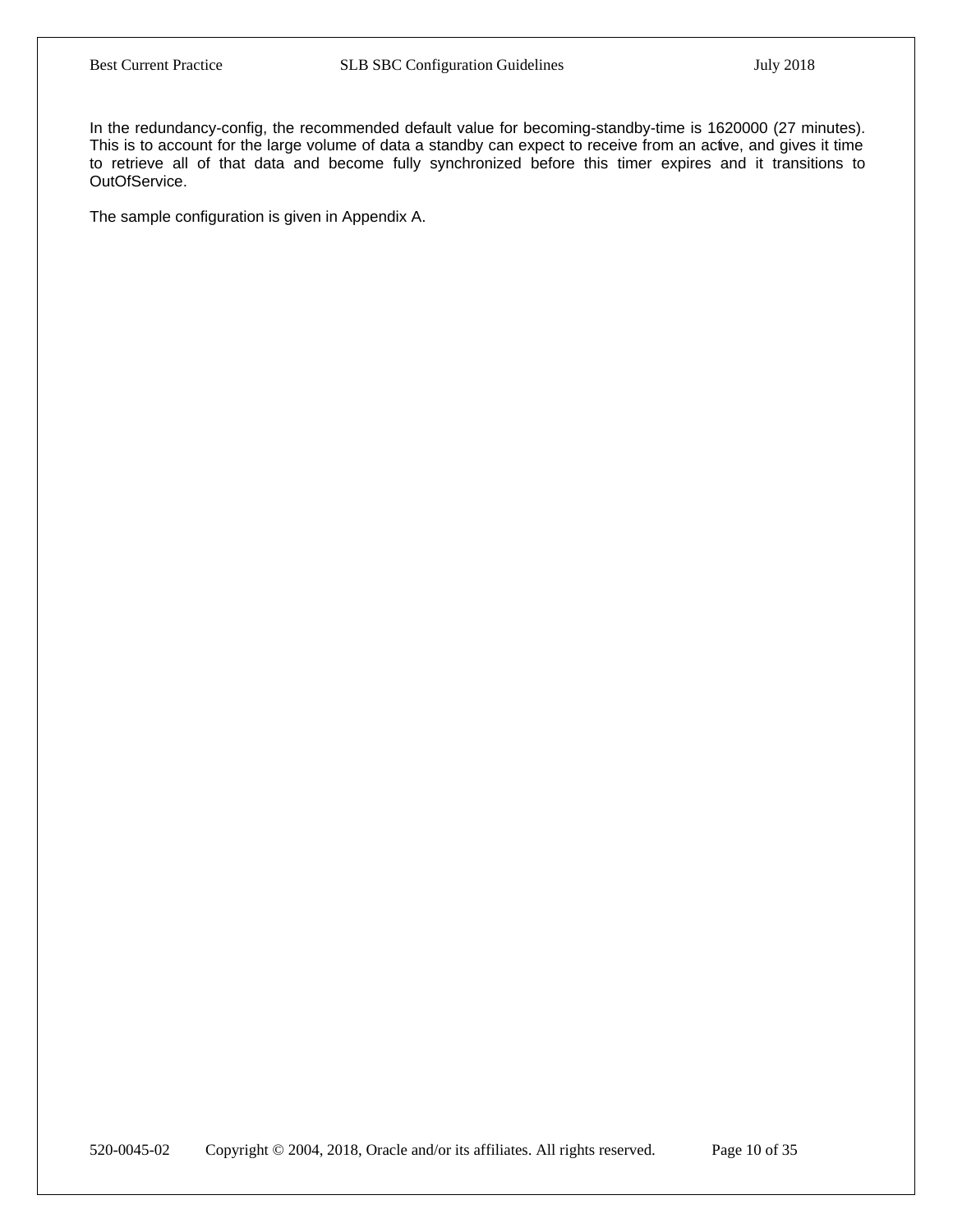### <span id="page-10-0"></span>**7 Session Director Configuration**

The configuration requirements for introducing a Session Director into a cluster fronted by an SLB were deliberately kept minimal. All that is required is to configure the properties of the tunnel between the SD and SLB, and to flag the relevant application(s) to indicate their participation in a cluster.

#### <span id="page-10-1"></span>**7.1. Tunnel configuration**

Traditionally, SDs are situated at the border of two networks: an untrusted network and a trusted network. The introduction of an SLB into a network design creates a third network, referred to as a "tunnel network". (Therefore the SLB is said to participate in the untrusted network and the tunnel network, whereas the SDs in the cluster participate in all three of the untrusted, tunnel, and trusted networks.) As the tunnel properties are defined with a network-interface, any realms built upon that network-interface that are configured to communicate with a load balancer (see next section) will use the tunnel. Multiple tunnels may be configured on a single network-interface (differentiated by their name), but only one tunnel per protocol type (e.g., SIP, H248) may be configured within a single network-interface.

### <span id="page-10-2"></span>**7.2. Application configuration**

As the application configuration consists solely of either a tunnel identifier field in the sip-interface, or an option within the h248-mgc-config element, no additional information is necessary.

Note that when configuring an SD to support SIP/TCP or SIP/TLS, that the option "reuse-connections" MUST be applied to the access-facing (i.e., tunneled) sip-interface. This is because an SD may try to initiate outbound connections to non-NATted endpoints if the IP:port in the endpoint's Contact-URI does not match its actual L3/L4 address. These connections will fail in the presence of a SLB.

#### <span id="page-10-3"></span>**7.3. Media management in a cluster**

Be advised that media management (specifically, mm-in-realm) will behave differently as endpoints are strewn among many like-configured SDs. If a customer is intent on releasing media between two users within a realm, you must consider that the realm now extends to the entire cluster; therefore, you must configure msm-release in addition to setting mm-in-realm to disabled.

For more information on configuring msm-release, refer to [2].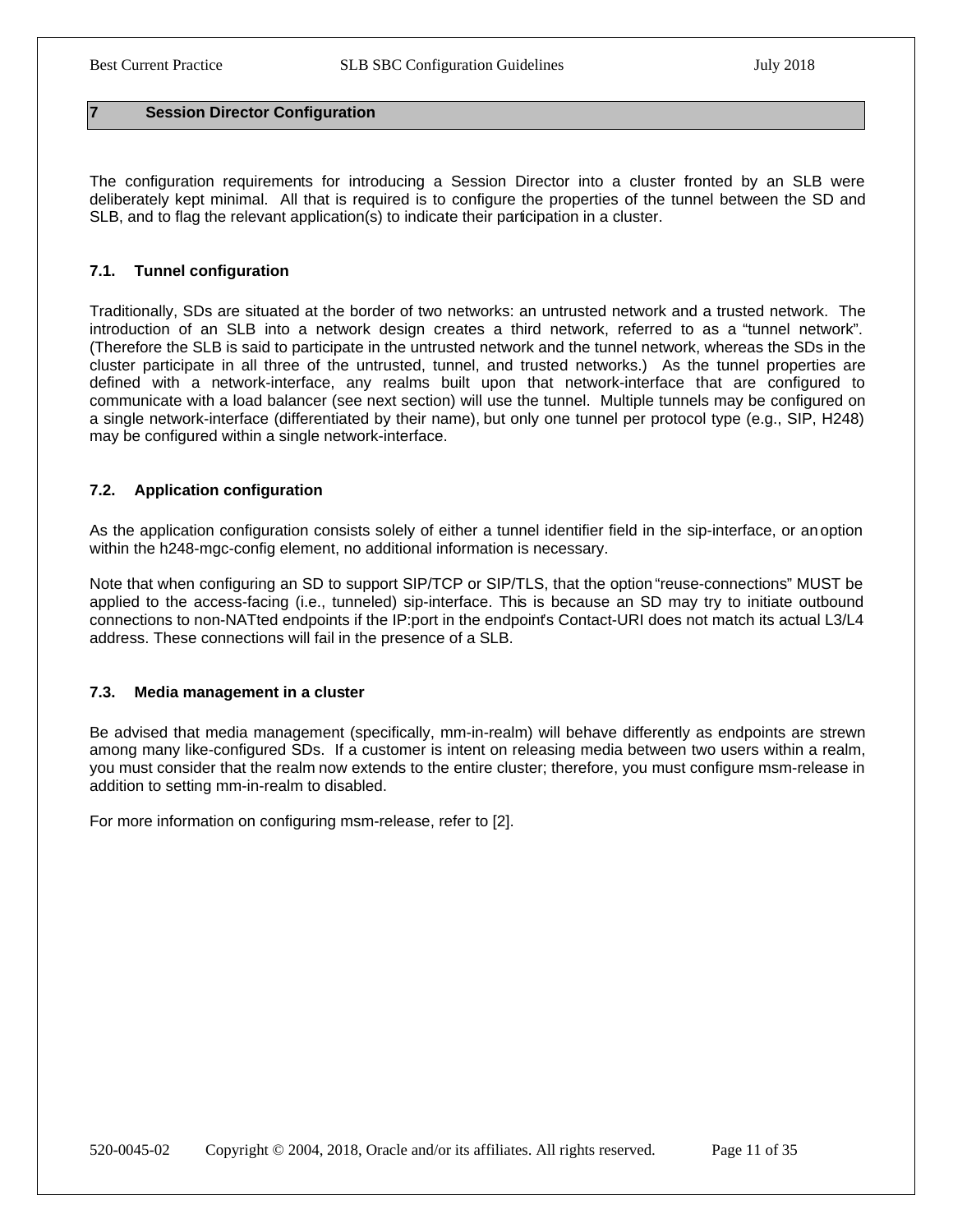## **8 Maintenance and Troubleshooting**

<span id="page-11-0"></span>Please refer to the document available at the link below from our support portal for helpful show command outputs and their explanations:-

[https://docs.oracle.com/cd/E83022\\_01/doc/slb\\_scz7310\\_essentials.pdf](https://docs.oracle.com/cd/E83022_01/doc/slb_scz7310_essentials.pdf)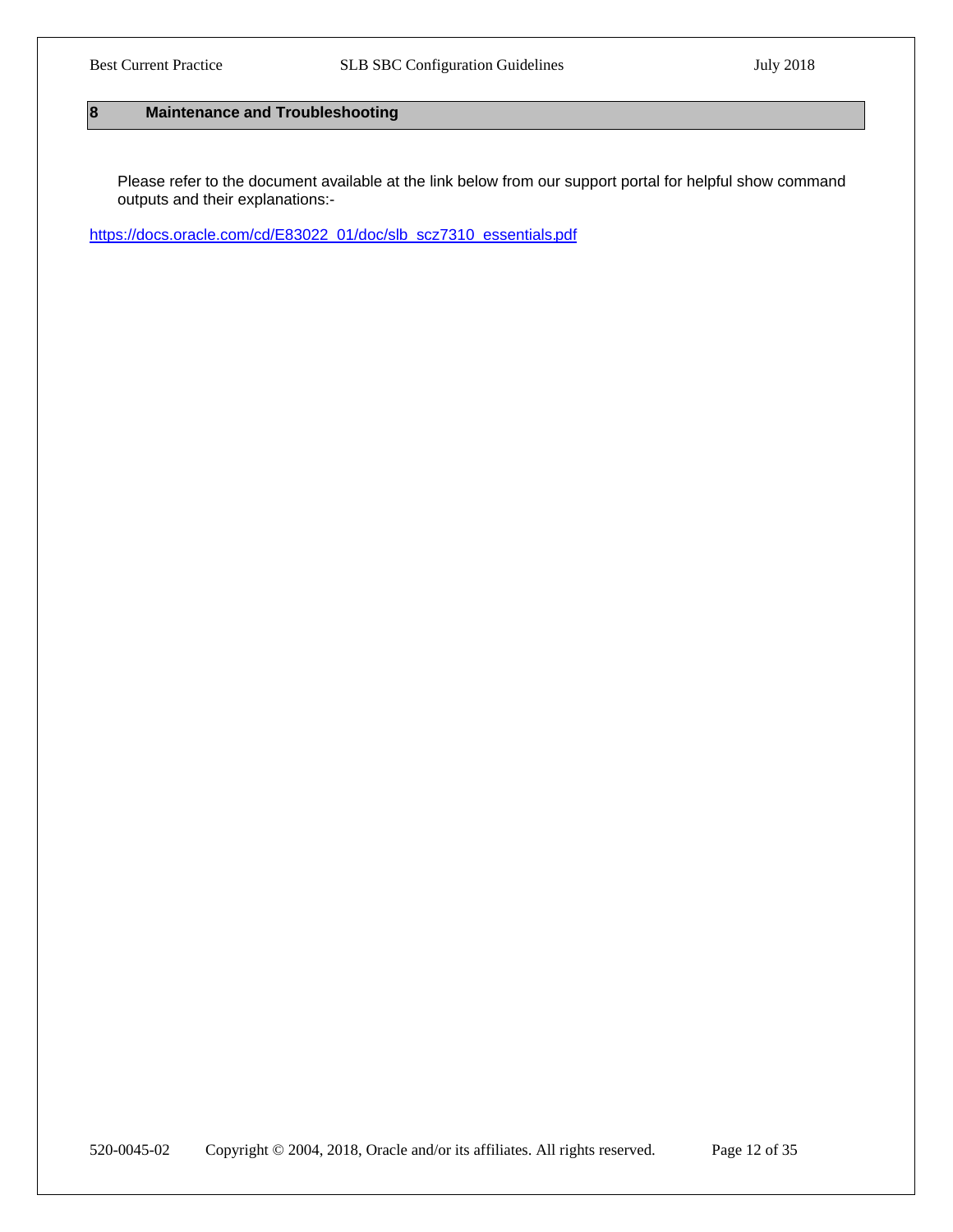# <span id="page-12-0"></span>**9 References**

1. [https://docs.oracle.com/cd/E83022\\_01/index.htm](https://docs.oracle.com/cd/E83022_01/index.htm)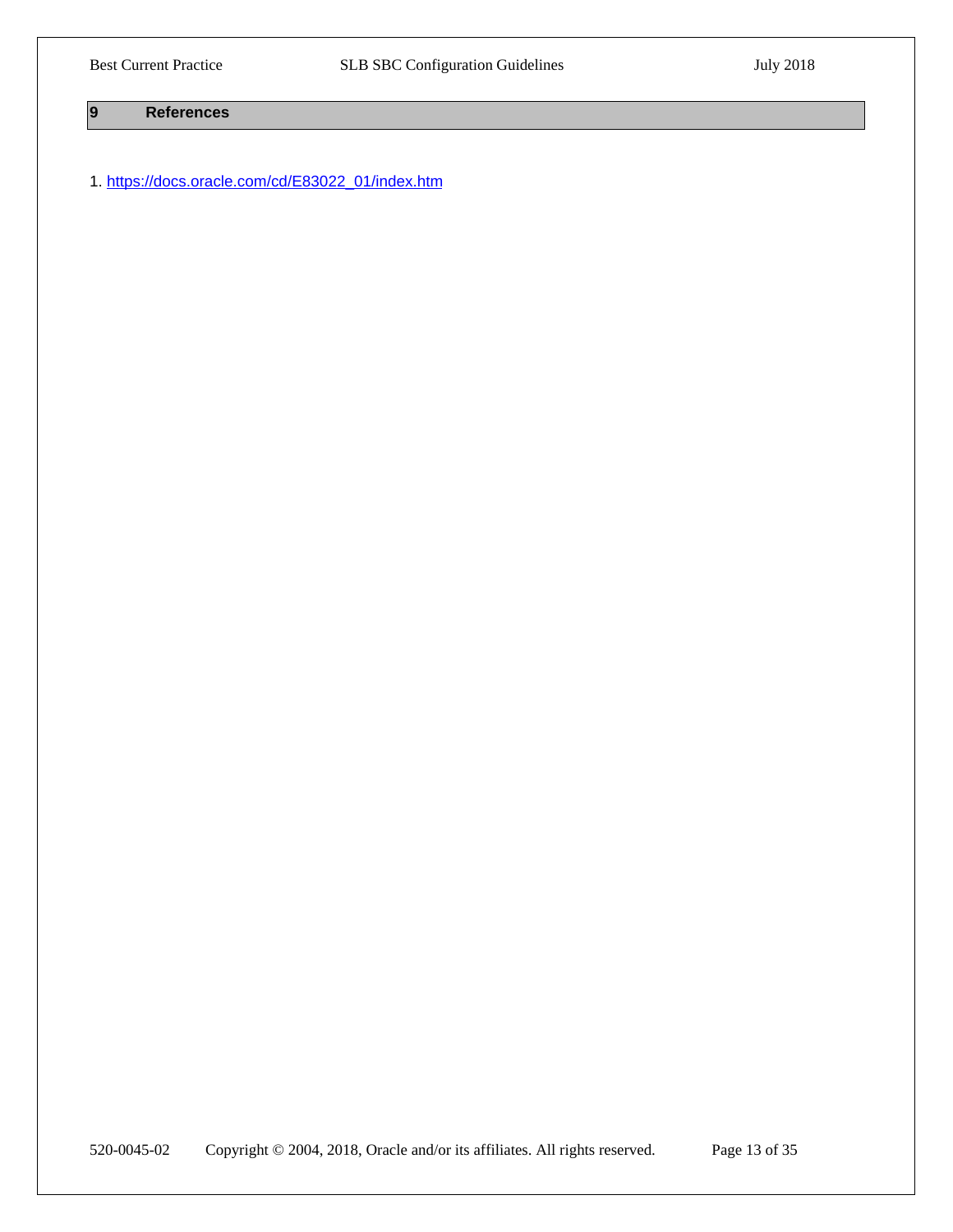# <span id="page-13-0"></span>**10 Author´s Address**

Bhaskar Reddy Gaddam Oracle Communications. 100 Crosby Drive Bedford, MA 01730 Email: bhaskar.gaddam@oracle.com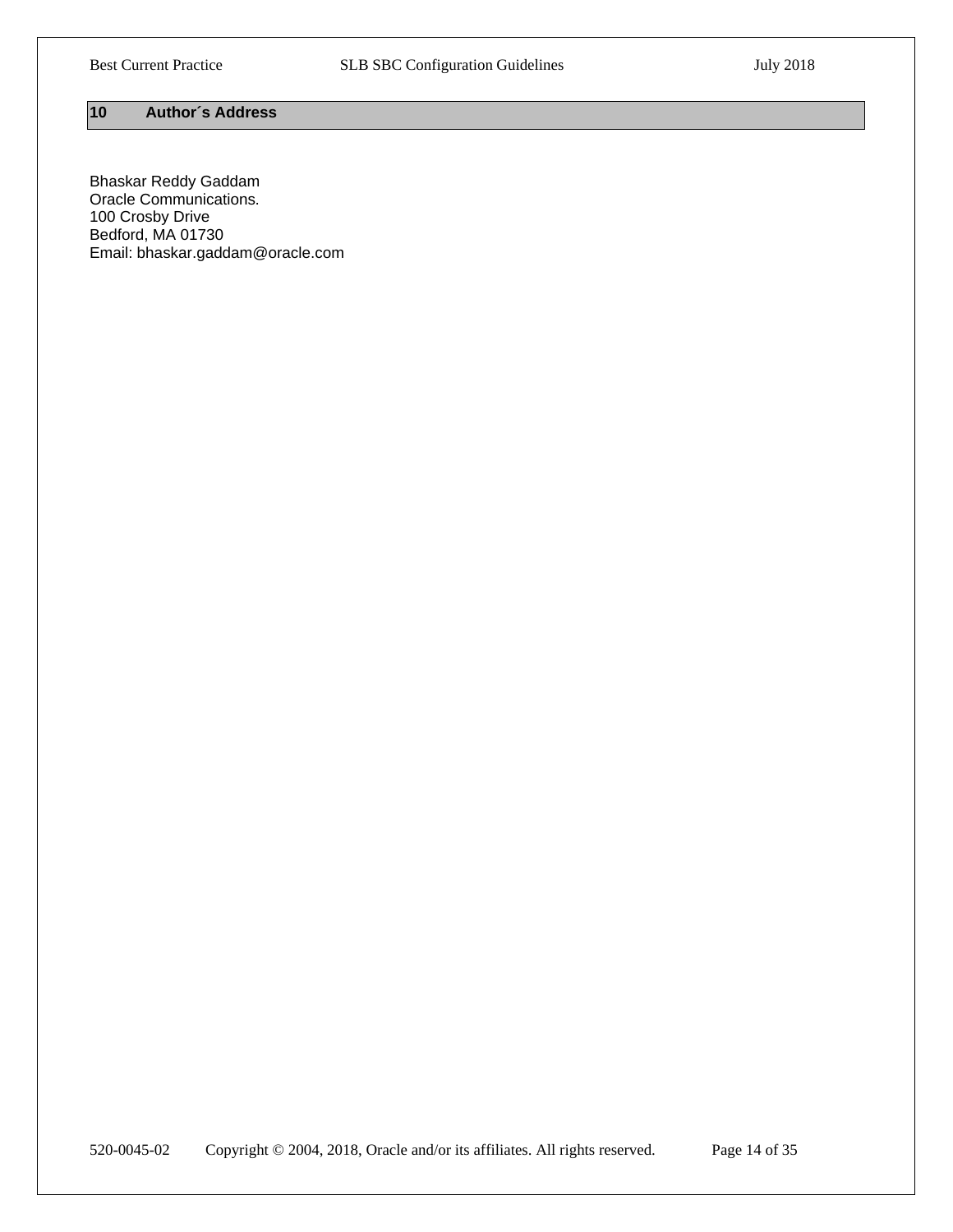## <span id="page-14-0"></span>**11 Disclaimer**

The content in this document is for informational purposes only and is subject to change by Oracle Corporation without notice. While reasonable efforts have been made in the preparation of this publication to assure its accuracy, Oracle Corporation assumes no liability resulting from technical or editorial errors or omissions, or for any damages resulting from the use of this information. Unless specifically included in a written agreement with Oracle Corporation, Oracle Corporation has no obligation to develop or deliver any future release or upgrade or any feature, enhancement or function.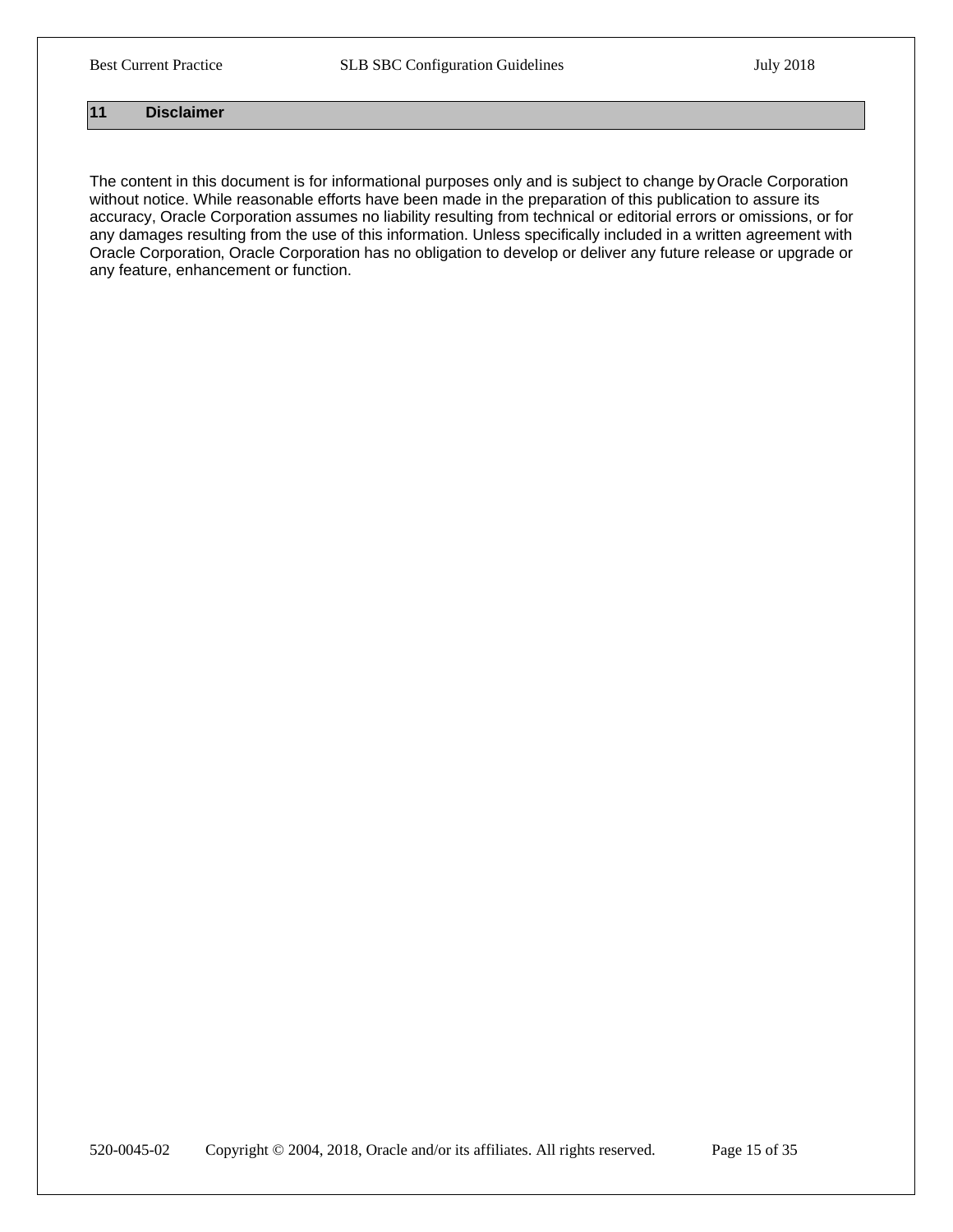### <span id="page-15-0"></span>**12 Full Copyright Statement**

Copyright © 2004, 2018, Oracle and/or its affiliates. All rights reserved.

This software and related documentation are provided under a license agreement containing restrictions on use and disclosure and are protected by intellectual property laws. Except as expressly permitted in your license agreement or allowed by law, you may not use, copy, reproduce, translate, broadcast, modify, license, transmit, distribute, exhibit, perform, publish, or display any part, in any form, or by any means. Reverse engineering, disassembly, or decompilation of this software, unless required by law for interoperability, is prohibited.

The information contained herein is subject to change without notice and is not warranted to be error-free. If you find any errors, please report them to us in writing.

If this is software or related documentation that is delivered to the U.S. Government or anyone licensing it on behalf of the U.S. Government, then the following notice is applicable:

U.S. GOVERNMENT END USERS: Oracle programs, including any operating system, integrated software, any programs installed on the hardware, and/or documentation, delivered to U.S. Government end users are "commercial computer software" pursuant to the applicable Federal Acquisition Regulation and agency-specific supplemental regulations. As such, use, duplication, disclosure, modification, and adaptation of the programs, including any operating system, integrated software, any programs installed on the hardware, and/or documentation, shall be subject to license terms and license restrictions applicable to the programs. No other rights are granted to the U.S. Government.

This software or hardware is developed for general use in a variety of information management applications. It is not developed or intended for use in any inherently dangerous applications, including applications that may create a risk of personal injury. If you use this software or hardware in dangerous applications, then you shall be responsible to take all appropriate fail-safe, backup, redundancy, and other measures to ensure its safe use. Oracle Corporation and its affiliates disclaim any liability for any damages caused by use of this software or hardware in dangerous applications. Oracle and Java are registered trademarks of Oracle and/or its affiliates. Other names may be trademarks of their respective owners.

Intel and Intel Xeon are trademarks or registered trademarks of Intel Corporation. All SPARC trademarks are used under license and are trademarks or registered trademarks of SPARC International, Inc. AMD, Opteron, the AMD logo, and the AMD Opteron logo are trademarks or registered trademarks of Advanced Micro Devices. UNIX is a registered trademark of The Open Group.

This software or hardware and documentation may provide access to or information about content, products, and services from third parties. Oracle Corporation and its affiliates are not responsible for and expressly disclaim all warranties of any kind with respect to third-party content, products, and services unless otherwise set forth in an applicable agreement between you and Oracle. Oracle Corporation and its affiliates will not be responsible for any loss, costs, or damages incurred due to your access to or use of third-party content, products, or services, except as set forth in an applicable agreement between you and Oracle.

This documentation is in preproduction status and is intended for demonstration and preliminary use only. It may not be specific to the hardware on which you are using the software. Oracle Corporation and its affiliates are not responsible for and expressly disclaim all warranties of any kind with respect to this documentation and will not be responsible for any loss, costs, or damages incurred due to the use of this documentation.

The information contained in this document is for informational sharing purposes only and should be considered in your capacity as a customer advisory board member or pursuant to your beta trial agreement only. It is not a commitment to deliver any material, code, or functionality, and should not be relied upon in making purchasing decisions. The development, release, and timing of any features or functionality described in this document remains at the sole discretion of Oracle.

This document in any form, software or printed matter, contains proprietary information that is the exclusive property of Oracle. Your access to and use of this confidential material is subject to the terms and conditions of your Oracle Master Agreement, Oracle License and Services Agreement, Oracle Partner Network Agreement, Oracle distribution agreement, or other license agreement which has been executed by you and Oracle and with which you agree to comply. This document and information contained herein may not be disclosed, copied, reproduced, or distributed to anyone outside Oracle without prior written consent of Oracle. This document is not part of your license agreement nor can it be incorporated into any contractual agreement with Oracle or its subsidiaries or affiliates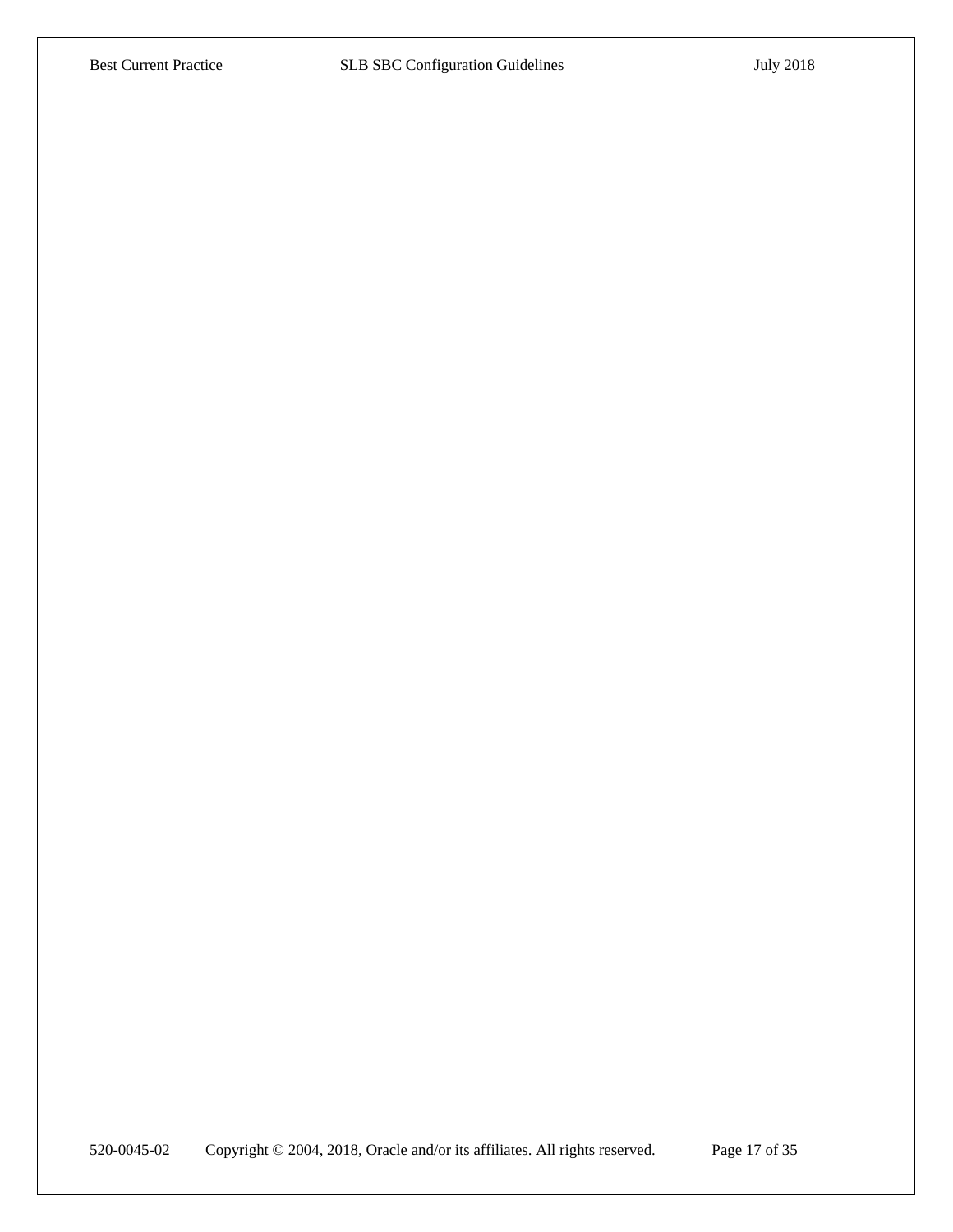# <span id="page-17-0"></span>**APPENDIX A. Reference Configuration: SLB Basic Configuration**

| cluster-config |                                      |                     |
|----------------|--------------------------------------|---------------------|
|                | state                                | enabled             |
|                | log-level                            | CRITICAL            |
|                | auto-rebalance                       | enabled             |
|                | source-rebalance-threshold           | 50                  |
|                | dest-rebalance-threshold             | 0                   |
|                | dest-rebalance-max                   | 80                  |
|                | tunnel-check-interval                | 15000               |
|                | tunnel-fail-interval                 | 10000               |
|                | rebalance-request-delay              | 500                 |
|                | session-multiplier                   | 10                  |
|                |                                      | 30000               |
|                | rebalance-skip-ahead                 |                     |
|                | rebalance-max-refresh                | 0                   |
|                | ignore-tgt-svcs-on-rebalance         | disabled            |
|                | atom-limit-divisor                   | 1                   |
|                | rebalance-del-app-entries            | disabled            |
|                | inactive-sd-limit                    | 1800                |
|                | red-port                             | 2001                |
|                | red-max-trans                        | 10000               |
|                | red-sync-start-time                  | 5000                |
|                | red-sync-comp-time                   | 1000                |
|                | service-port                         |                     |
|                | address                              | 192.168.11.101      |
|                | port                                 | 5060                |
|                | protocol                             | <b>UDP</b>          |
|                | network-interface                    | MOO:O               |
|                | last-modified-by                     | admin@console       |
|                | last-modified-date                   | 2013-07-03 14:12:44 |
| ipt-config     |                                      |                     |
|                | min-tru-bw                           | 8000000             |
|                | max-tru-bw                           | 24000000            |
|                | min-untru-bw                         | 3000000             |
|                | max-untru-bw                         | 9000000             |
|                | log-level                            | CRITICAL            |
|                | last-modified-by                     | admin@console       |
|                | last-modified-date                   | 2013-07-03 14:19:45 |
| lbp-config     |                                      |                     |
|                | state                                | enabled             |
|                | log-level                            | CRITICAL            |
|                | untrusted-grace-period               | 30                  |
|                | max-untrusted-percentage             | 20                  |
|                |                                      |                     |
|                | max-untrusted-upper-threshold        | 80                  |
|                | max-untrusted-lower-threshold        | 70                  |
|                | endpoint-capacity-upper-threshold 80 |                     |
|                | endpoint-capacity-lower-threshold 70 |                     |
|                | red-port                             | 2000                |
|                | red-max-trans                        | 2000000             |
|                | red-sync-start-time                  | 5000                |
|                | red-sync-comp-time                   | 1000                |
|                | last-modified-by                     | admin@console       |
|                | last-modified-date                   | 2013-07-03 14:13:53 |
|                | network-interface                    |                     |
|                | name                                 | MOO                 |
|                | sub-port-id                          | $\Omega$            |
|                | description                          | Access              |
|                | hostname                             |                     |
|                | ip-address                           | 192.168.11.101      |
|                | pri-utility-addr                     | 192.168.11.102      |
|                | sec-utility-addr                     | 192.168.11.103      |
|                |                                      |                     |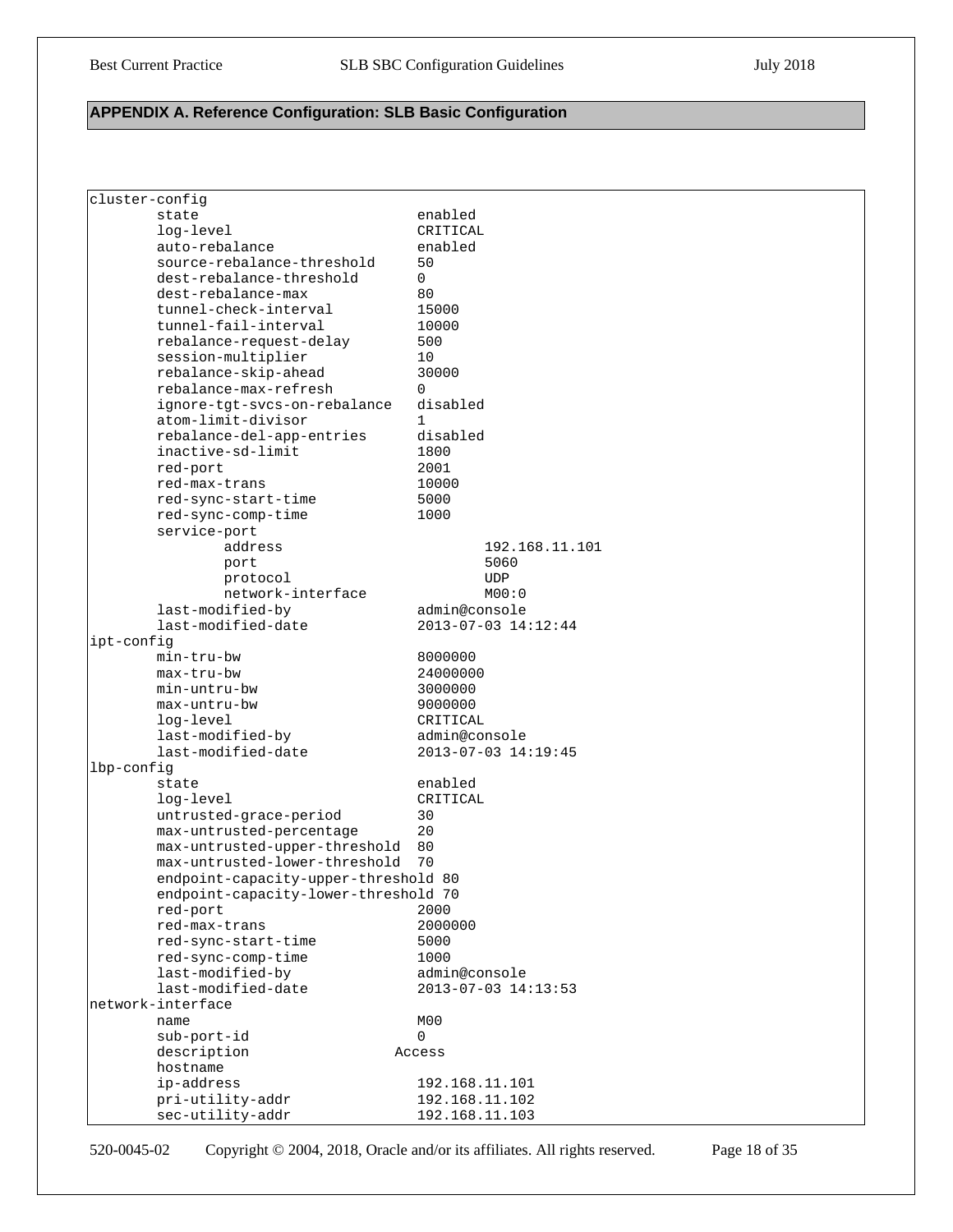| netmask            | 255.255.255.0       |
|--------------------|---------------------|
| gateway            | 192.168.11.1        |
|                    |                     |
| sec-gateway        |                     |
| qw-heartbeat       |                     |
| state              | disabled            |
| heartbeat          | 0                   |
| retry-count        | 0                   |
| retry-timeout      | 1                   |
| health-score       | $\Omega$            |
|                    |                     |
| dns-ip-primary     |                     |
| dns-ip-backup1     |                     |
| dns-ip-backup2     |                     |
| dns-domain         |                     |
| dns-timeout        | 11                  |
| hip-ip-list        |                     |
| ftp-address        |                     |
| icmp-address       |                     |
| snmp-address       |                     |
|                    |                     |
| telnet-address     |                     |
| ssh-address        |                     |
| last-modified-by   | admin@console       |
| last-modified-date | 2013-07-03 14:05:40 |
| network-interface  |                     |
| name               | M10                 |
| sub-port-id        | $\mathbf 0$         |
| description        | tunnel              |
| hostname           |                     |
|                    |                     |
| ip-address         | 172.16.0.100        |
| pri-utility-addr   | 172.16.0.101        |
| sec-utility-addr   | 172.16.0.102        |
| netmask            | 255.255.255.0       |
| gateway            | 172.16.0.1          |
| sec-gateway        |                     |
| gw-heartbeat       |                     |
| state              | disabled            |
|                    |                     |
| heartbeat          | 0                   |
| retry-count        | 0                   |
| retry-timeout      | $\mathbf 1$         |
| health-score       | 0                   |
| dns-ip-primary     |                     |
| dns-ip-backup1     |                     |
| dns-ip-backup2     |                     |
| dns-domain         |                     |
| dns-timeout        |                     |
|                    | 11                  |
| hip-ip-list        | 172.16.0.100        |
| ftp-address        |                     |
| icmp-address       | 172.16.0.100        |
| snmp-address       |                     |
| telnet-address     |                     |
| ssh-address        |                     |
| tunnel-confiq      |                     |
| local-address      | 172.16.0.100        |
|                    | 4444                |
| port               |                     |
| protocol           | <b>UDP</b>          |
| tls-profile        |                     |
| last-modified-by   | admin@console       |
| last-modified-date | 2013-07-03 14:07:35 |
| network-interface  |                     |
| name               | eth1                |
| sub-port-id        | 0                   |
| description        | wancom1             |
| hostname           |                     |
|                    |                     |
| ip-address         |                     |
| pri-utility-addr   | 169.254.1.1         |

520-0045-02

Copyright © 2004, 2018, Oracle and/or its affiliates. All rights reserved. Page 19 of 35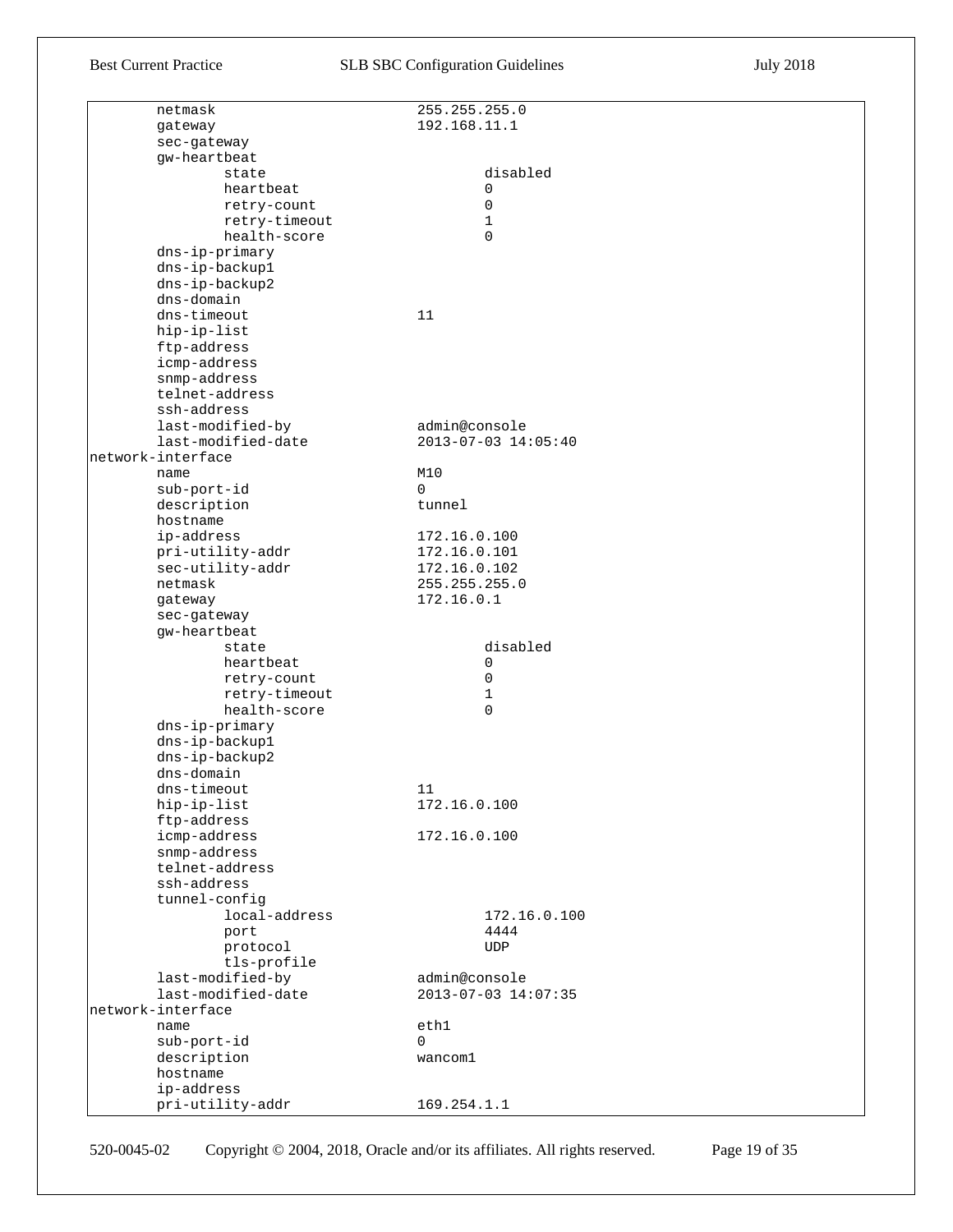| sec-utility-addr<br>169.254.1.2<br>255.255.255.252<br>netmask<br>gateway<br>sec-gateway<br>gw-heartbeat<br>disabled<br>state<br>heartbeat<br>$\mathbf 0$<br>$\mathbf 0$<br>retry-count<br>retry-timeout<br>$\mathbf 1$<br>$\mathbf 0$<br>health-score<br>dns-ip-primary<br>dns-ip-backup1<br>dns-ip-backup2<br>dns-domain<br>dns-timeout<br>11 |
|------------------------------------------------------------------------------------------------------------------------------------------------------------------------------------------------------------------------------------------------------------------------------------------------------------------------------------------------|
|                                                                                                                                                                                                                                                                                                                                                |
|                                                                                                                                                                                                                                                                                                                                                |
|                                                                                                                                                                                                                                                                                                                                                |
|                                                                                                                                                                                                                                                                                                                                                |
|                                                                                                                                                                                                                                                                                                                                                |
|                                                                                                                                                                                                                                                                                                                                                |
|                                                                                                                                                                                                                                                                                                                                                |
|                                                                                                                                                                                                                                                                                                                                                |
|                                                                                                                                                                                                                                                                                                                                                |
|                                                                                                                                                                                                                                                                                                                                                |
|                                                                                                                                                                                                                                                                                                                                                |
|                                                                                                                                                                                                                                                                                                                                                |
|                                                                                                                                                                                                                                                                                                                                                |
|                                                                                                                                                                                                                                                                                                                                                |
|                                                                                                                                                                                                                                                                                                                                                |
|                                                                                                                                                                                                                                                                                                                                                |
| hip-ip-list                                                                                                                                                                                                                                                                                                                                    |
| ftp-address                                                                                                                                                                                                                                                                                                                                    |
| icmp-address                                                                                                                                                                                                                                                                                                                                   |
| snmp-address                                                                                                                                                                                                                                                                                                                                   |
| telnet-address                                                                                                                                                                                                                                                                                                                                 |
| ssh-address                                                                                                                                                                                                                                                                                                                                    |
|                                                                                                                                                                                                                                                                                                                                                |
| last-modified-by<br>admin@console                                                                                                                                                                                                                                                                                                              |
| last-modified-date<br>2013-05-08 11:38:14                                                                                                                                                                                                                                                                                                      |
| network-interface                                                                                                                                                                                                                                                                                                                              |
| eth2<br>name                                                                                                                                                                                                                                                                                                                                   |
| $\Omega$<br>sub-port-id                                                                                                                                                                                                                                                                                                                        |
| description<br>wancom2                                                                                                                                                                                                                                                                                                                         |
| hostname                                                                                                                                                                                                                                                                                                                                       |
| ip-address                                                                                                                                                                                                                                                                                                                                     |
| 169.254.2.1<br>pri-utility-addr                                                                                                                                                                                                                                                                                                                |
| sec-utility-addr<br>169.254.2.2                                                                                                                                                                                                                                                                                                                |
|                                                                                                                                                                                                                                                                                                                                                |
| netmask<br>255.255.255.252                                                                                                                                                                                                                                                                                                                     |
| gateway                                                                                                                                                                                                                                                                                                                                        |
| sec-gateway                                                                                                                                                                                                                                                                                                                                    |
| gw-heartbeat                                                                                                                                                                                                                                                                                                                                   |
| disabled<br>state                                                                                                                                                                                                                                                                                                                              |
| heartbeat<br>0                                                                                                                                                                                                                                                                                                                                 |
| 0<br>retry-count                                                                                                                                                                                                                                                                                                                               |
| retry-timeout<br>$\mathbf 1$                                                                                                                                                                                                                                                                                                                   |
| $\mathbf 0$<br>health-score                                                                                                                                                                                                                                                                                                                    |
| dns-ip-primary                                                                                                                                                                                                                                                                                                                                 |
| dns-ip-backup1                                                                                                                                                                                                                                                                                                                                 |
| dns-ip-backup2                                                                                                                                                                                                                                                                                                                                 |
| dns-domain                                                                                                                                                                                                                                                                                                                                     |
|                                                                                                                                                                                                                                                                                                                                                |
| dns-timeout<br>11                                                                                                                                                                                                                                                                                                                              |
| hip-ip-list                                                                                                                                                                                                                                                                                                                                    |
| ftp-address                                                                                                                                                                                                                                                                                                                                    |
| icmp-address                                                                                                                                                                                                                                                                                                                                   |
| snmp-address                                                                                                                                                                                                                                                                                                                                   |
| telnet-address                                                                                                                                                                                                                                                                                                                                 |
| ssh-address                                                                                                                                                                                                                                                                                                                                    |
| last-modified-by<br>admin@console                                                                                                                                                                                                                                                                                                              |
| 2013-05-08 11:38:54<br>last-modified-date                                                                                                                                                                                                                                                                                                      |
| phy-interface                                                                                                                                                                                                                                                                                                                                  |
| MOO<br>name                                                                                                                                                                                                                                                                                                                                    |
| Media<br>operation-type                                                                                                                                                                                                                                                                                                                        |
| $\mathbf 0$                                                                                                                                                                                                                                                                                                                                    |
| port                                                                                                                                                                                                                                                                                                                                           |
| $\Omega$<br>slot                                                                                                                                                                                                                                                                                                                               |
| virtual-mac<br>$00:08:25:a2:39:f$ e                                                                                                                                                                                                                                                                                                            |
| admin-state<br>enabled                                                                                                                                                                                                                                                                                                                         |
| enabled<br>auto-negotiation                                                                                                                                                                                                                                                                                                                    |
| duplex-mode<br><b>FULL</b>                                                                                                                                                                                                                                                                                                                     |
| 100<br>speed                                                                                                                                                                                                                                                                                                                                   |
| overload-protection<br>disabled                                                                                                                                                                                                                                                                                                                |

520-0045-02

Copyright © 2004, 2018, Oracle and/or its affiliates. All rights reserved. Page 20 of 35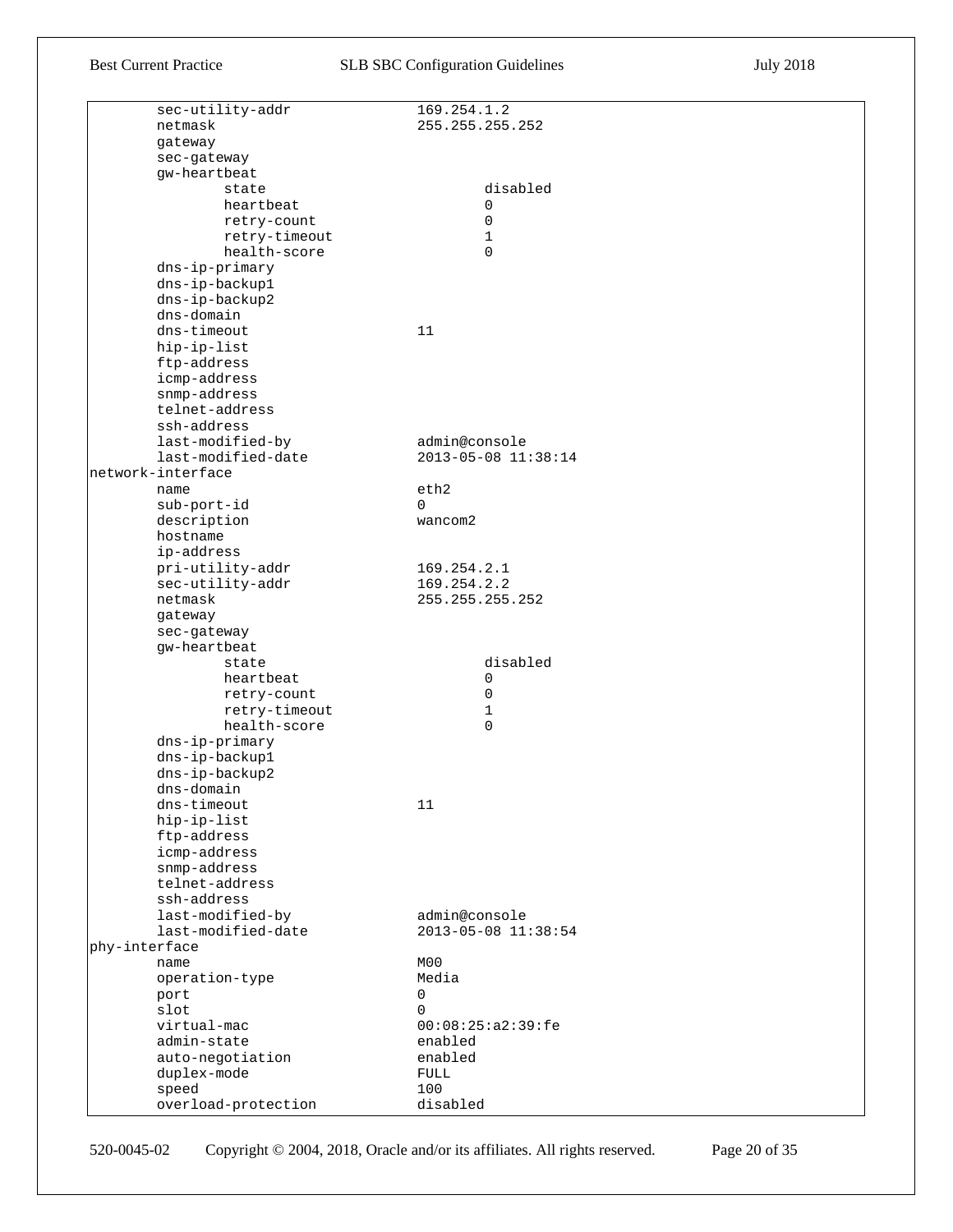| last-modified-by           | admin@console       |                  |  |
|----------------------------|---------------------|------------------|--|
| last-modified-date         | 2013-05-23 15:33:09 |                  |  |
| phy-interface              |                     |                  |  |
| name                       | M10                 |                  |  |
| operation-type             | Media               |                  |  |
| port                       | 0                   |                  |  |
| slot                       | 1                   |                  |  |
| virtual-mac                | 00:08:25:a2:39:ff   |                  |  |
| admin-state                | enabled             |                  |  |
| auto-negotiation           | enabled             |                  |  |
| duplex-mode                | FULL                |                  |  |
| speed                      | 100                 |                  |  |
| overload-protection        | disabled            |                  |  |
| last-modified-by           | admin@console       |                  |  |
| last-modified-date         | 2013-05-23 17:15:25 |                  |  |
| phy-interface              |                     |                  |  |
| name                       | eth1                |                  |  |
| operation-type             | Control             |                  |  |
| port                       | 1                   |                  |  |
| slot                       | $\Omega$            |                  |  |
| virtual-mac                |                     |                  |  |
| wancom-health-score        | 8                   |                  |  |
| overload-protection        | disabled            |                  |  |
| last-modified-by           | admin@console       |                  |  |
| last-modified-date         | 2013-05-08 11:44:37 |                  |  |
| phy-interface              |                     |                  |  |
| name                       | eth2                |                  |  |
| operation-type             | Control             |                  |  |
| port                       | 2                   |                  |  |
| slot                       | $\Omega$            |                  |  |
| virtual-mac                |                     |                  |  |
| wancom-health-score        | 9                   |                  |  |
| overload-protection        | disabled            |                  |  |
| last-modified-by           | admin@console       |                  |  |
| last-modified-date         | 2013-05-08 11:45:02 |                  |  |
| redundancy-confiq          |                     |                  |  |
| state                      | enabled             |                  |  |
| log-level                  | <b>INFO</b>         |                  |  |
| health-threshold           | 75                  |                  |  |
| emergency-threshold        | 50                  |                  |  |
| port                       | 9090                |                  |  |
| advertisement-time         | 500                 |                  |  |
| percent-drift              | 210                 |                  |  |
| initial-time               | 1250                |                  |  |
| becoming-standby-time      | 180000              |                  |  |
| becoming-active-time       | 100                 |                  |  |
| cfg-port                   | 1987                |                  |  |
| cfg-max-trans              | 10000               |                  |  |
| cfg-sync-start-time        | 5000                |                  |  |
| cfg-sync-comp-time         | 1000                |                  |  |
| qateway-heartbeat-interval | 0                   |                  |  |
| gateway-heartbeat-retry    | 0                   |                  |  |
| gateway-heartbeat-timeout  | 1                   |                  |  |
| qateway-heartbeat-health   | $\Omega$            |                  |  |
| media-if-peercheck-time    | 0                   |                  |  |
| peer                       |                     |                  |  |
| name                       | SLB1                |                  |  |
| state                      |                     | enabled          |  |
| type                       |                     | Primary          |  |
| destination                |                     |                  |  |
| address                    |                     | 169.254.1.1:9090 |  |
| network-interface          |                     | eth1:0           |  |
| destination                |                     |                  |  |
| address                    |                     | 169.254.2.1:9090 |  |
|                            |                     |                  |  |

520-0045-02 Copyright © 2004, 2018, Oracle and/or its affiliates. All rights reserved. Page 21 of 35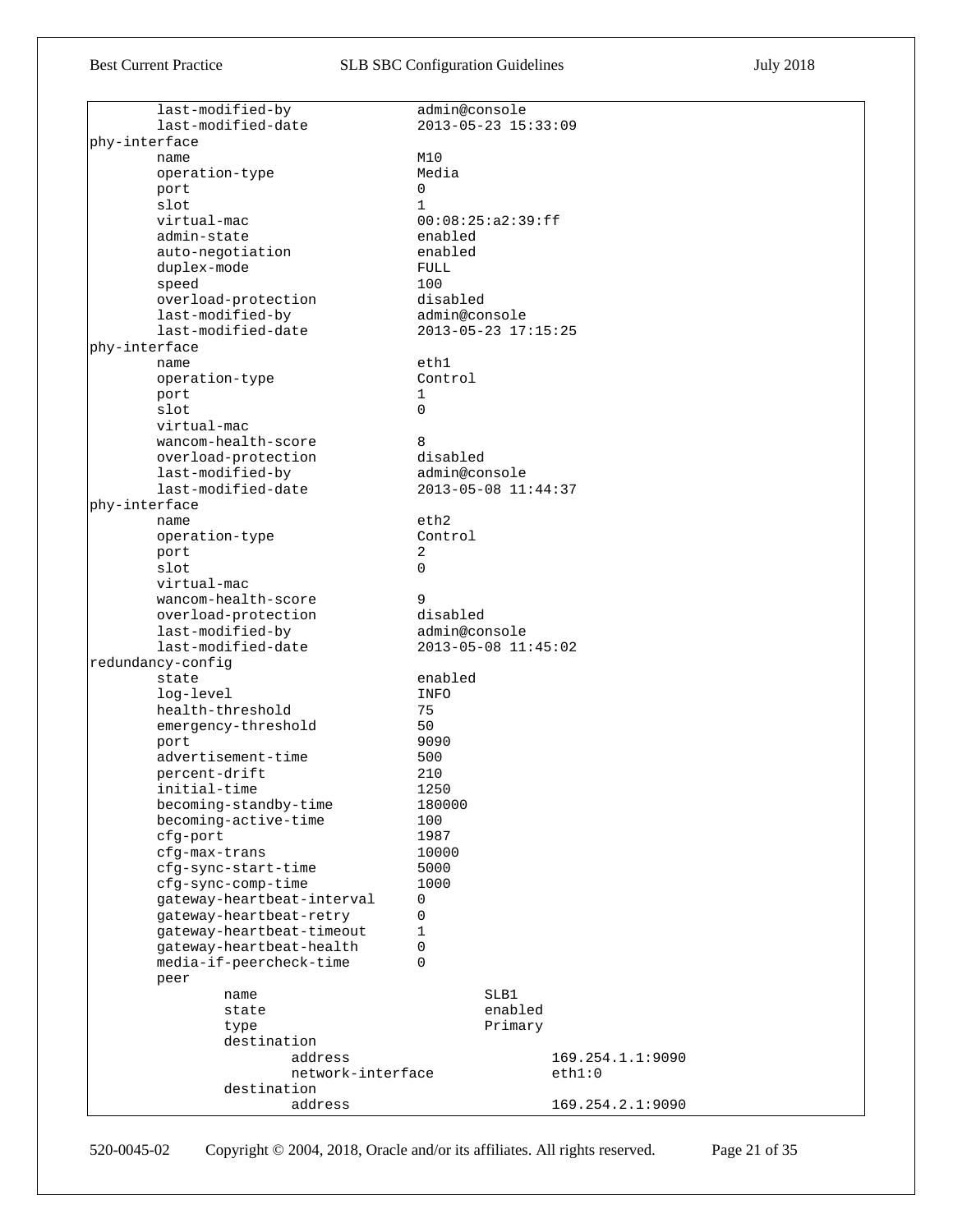|               | network-interface                      |                     | eth2:0                     |
|---------------|----------------------------------------|---------------------|----------------------------|
|               | peer                                   |                     |                            |
|               | name                                   | SLB <sub>2</sub>    |                            |
|               | state                                  |                     | enabled                    |
|               | type<br>destination                    |                     | Secondary                  |
|               |                                        |                     |                            |
|               | address                                |                     | 169.254.2.2:9090           |
|               | network-interface                      |                     | eth2:0                     |
|               | destination                            |                     |                            |
|               | address                                |                     | 169.254.1.2:9090           |
|               | network-interface                      |                     | eth1:0                     |
|               | last-modified-by                       | admin@console       |                            |
|               | last-modified-date                     | 2013-05-08 13:54:12 |                            |
| phy-interface |                                        |                     |                            |
|               | name                                   | M10                 |                            |
|               | operation-type                         | Media               |                            |
|               | port                                   | $\mathbf 0$         |                            |
|               | slot                                   | 1                   |                            |
|               | virtual-mac                            |                     |                            |
|               | admin-state                            | enabled             |                            |
|               | auto-negotiation                       | enabled             |                            |
|               | duplex-mode                            | <b>FULL</b>         |                            |
|               | speed                                  | 100                 |                            |
|               | overload-protection                    | disabled            |                            |
|               | last-modified-by                       | admin@console       |                            |
|               | last-modified-date                     | 2013-07-03 13:57:47 |                            |
| phy-interface |                                        |                     |                            |
|               | name                                   | MOO                 |                            |
|               | operation-type                         | Media               |                            |
|               | port                                   | $\mathbf 0$         |                            |
|               | slot                                   | $\Omega$            |                            |
|               | virtual-mac                            |                     |                            |
|               | admin-state                            | enabled             |                            |
|               | auto-negotiation                       | enabled             |                            |
|               | duplex-mode                            | <b>FULL</b>         |                            |
|               | speed                                  | 100                 |                            |
|               | overload-protection                    | disabled            |                            |
|               | last-modified-by<br>last-modified-date | admin@console       |                            |
|               |                                        | 2013-07-03 13:58:01 |                            |
| system-config | hostname                               |                     |                            |
|               | description                            |                     |                            |
|               | location                               |                     | SLB BCP Config - LCX 1.0.0 |
|               |                                        |                     |                            |
|               | mib-system-contact                     |                     |                            |
|               | mib-system-name<br>mib-system-location |                     |                            |
|               | snmp-enabled                           | enabled             |                            |
|               | enable-snmp-auth-traps                 | disabled            |                            |
|               | enable-snmp-syslog-notify              | disabled            |                            |
|               | enable-snmp-monitor-traps              | disabled            |                            |
|               | enable-env-monitor-traps               | disabled            |                            |
|               | snmp-syslog-his-table-length           | 1                   |                            |
|               | snmp-syslog-level                      | WARNING             |                            |
|               | system-log-level                       | WARNING             |                            |
|               | process-log-level                      | NOTICE              |                            |
|               | process-log-ip-address                 | 0.0.0.0             |                            |
|               | process-log-port                       | 0                   |                            |
|               | collect                                |                     |                            |
|               | sample-interval                        | 5                   |                            |
|               | push-interval                          | 15                  |                            |
|               | boot-state                             |                     | disabled                   |
|               | start-time                             | now                 |                            |
|               | end-time                               | never               |                            |
|               | red-collect-state                      |                     | disabled                   |

520-0045-02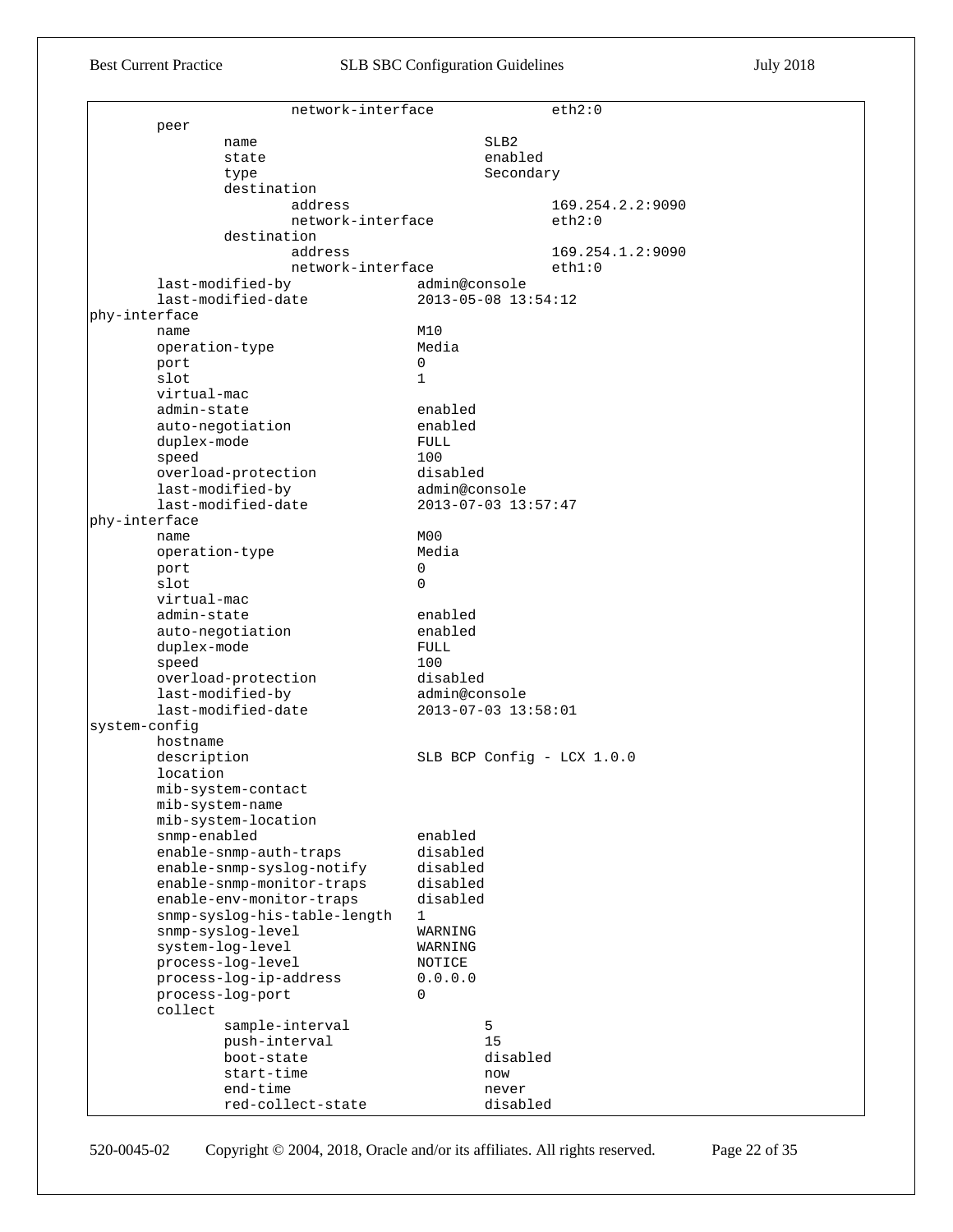| red-max-trans           | 1000                        |
|-------------------------|-----------------------------|
| red-sync-start-time     | 5000                        |
| red-sync-comp-time      | 1000                        |
| push-success-trap-state | disabled                    |
| call-trace              | disabled                    |
| internal-trace          | disabled                    |
| log-filter              | all                         |
| default-gateway         | 172.41.0.1                  |
| restart                 | enabled                     |
| exceptions              |                             |
| telnet-timeout          | $\Omega$                    |
| console-timeout         | $\Omega$                    |
| remote-control          | enabled                     |
| cli-audit-trail         | enabled                     |
| link-redundancy-state   | disabled                    |
| source-routing          | disabled                    |
| $cli$ -more             | disabled                    |
| terminal-height         | 24                          |
| debug-timeout           | $\Omega$                    |
| trap-event-lifetime     | $\Omega$                    |
| default-v6-gateway      | $\mathbf{1}$ :              |
| ipv6-support            | disabled                    |
| cleanup-time-of-day     | 00:00                       |
| last-modified-by        | admin@console               |
| last-modified-date      | $2013 - 07 - 03$ $13:56:33$ |
| task done               |                             |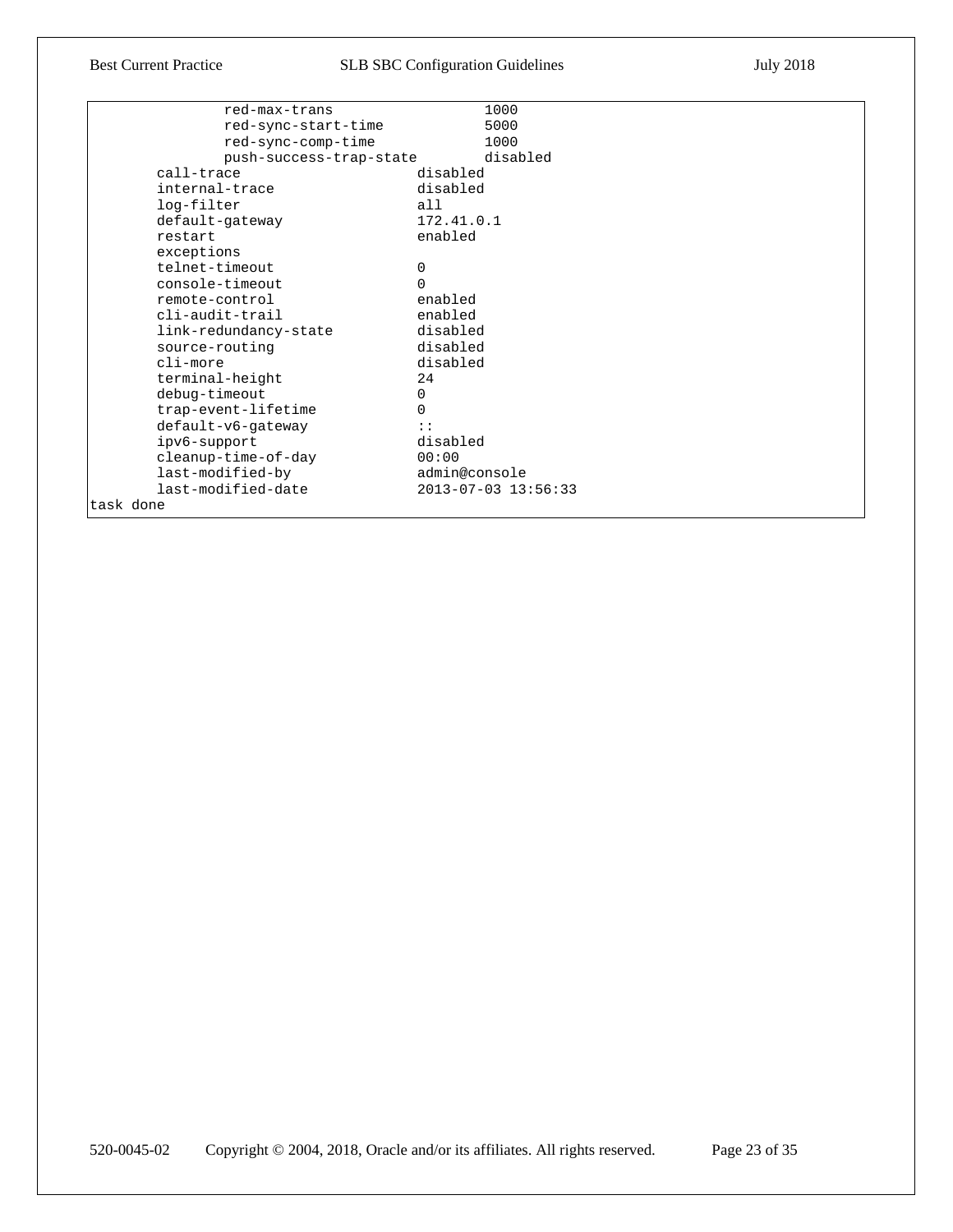# <span id="page-23-0"></span>**APPENDIX B. Reference Configuration: Basic SD Clustered Configuration**

| local-policy  |                              |                     |
|---------------|------------------------------|---------------------|
|               | from-address                 |                     |
|               |                              | $\star$             |
|               | to-address                   |                     |
|               |                              | $\star$             |
|               | source-realm                 |                     |
|               |                              | Access              |
|               | description                  |                     |
|               | activate-time                | N/A                 |
|               | deactivate-time              | N/A                 |
|               | state                        | enabled             |
|               | policy-priority              | none                |
|               | last-modified-by             | admin@172.41.1.2    |
|               | last-modified-date           | 2013-07-03 11:15:59 |
|               | policy-attribute             |                     |
|               | next-hop                     | 192.168.12.200      |
|               | realm                        | Core                |
|               | action                       | none                |
|               | terminate-recursion          | disabled            |
|               | carrier                      |                     |
|               | start-time                   | 0000                |
|               | end-time                     | 2400                |
|               | days-of-week                 | $U-S$               |
|               | cost                         | 0                   |
|               | app-protocol                 |                     |
|               | state                        | enabled             |
|               | methods                      |                     |
|               | media-profiles               |                     |
|               | lookup                       | single              |
|               | next-key                     |                     |
|               | eloc-str-lkup                | disabled            |
|               | eloc-str-match               |                     |
| media-manager |                              |                     |
|               | state                        | enabled             |
|               | latching                     | enabled             |
|               | flow-time-limit              | 86400               |
|               | initial-guard-timer          | 300                 |
|               | subsq-guard-timer            | 300                 |
|               | tcp-flow-time-limit          | 86400               |
|               | tcp-initial-guard-timer      | 300                 |
|               | tcp-subsq-guard-timer        | 300                 |
|               | tcp-number-of-ports-per-flow | $\overline{a}$      |
|               | hnt-rtcp                     | disabled            |
|               | algd-log-level               | NOTICE              |
|               | mbcd-log-level               | NOTICE              |
|               | red-flow-port                | 1985                |
|               | red-mgcp-port                | 1986                |
|               | red-max-trans                | 10000               |
|               | red-sync-start-time          | 5000                |
|               | red-sync-comp-time           | 1000                |
|               | media-policing               | enabled             |
|               | max-signaling-bandwidth      | 10000000            |
|               | max-untrusted-signaling      | 100                 |
|               | min-untrusted-signaling      | 30                  |
|               | app-signaling-bandwidth      | 0                   |
|               | tolerance-window             | 30                  |
|               | rtcp-rate-limit              | 0                   |
|               | trap-on-demote-to-deny       | disabled            |
|               | anonymous-sdp                | disabled            |
|               |                              |                     |

520-0045-02 Copyright © 2004, 2018, Oracle and/or its affiliates. All rights reserved. Page 24 of 35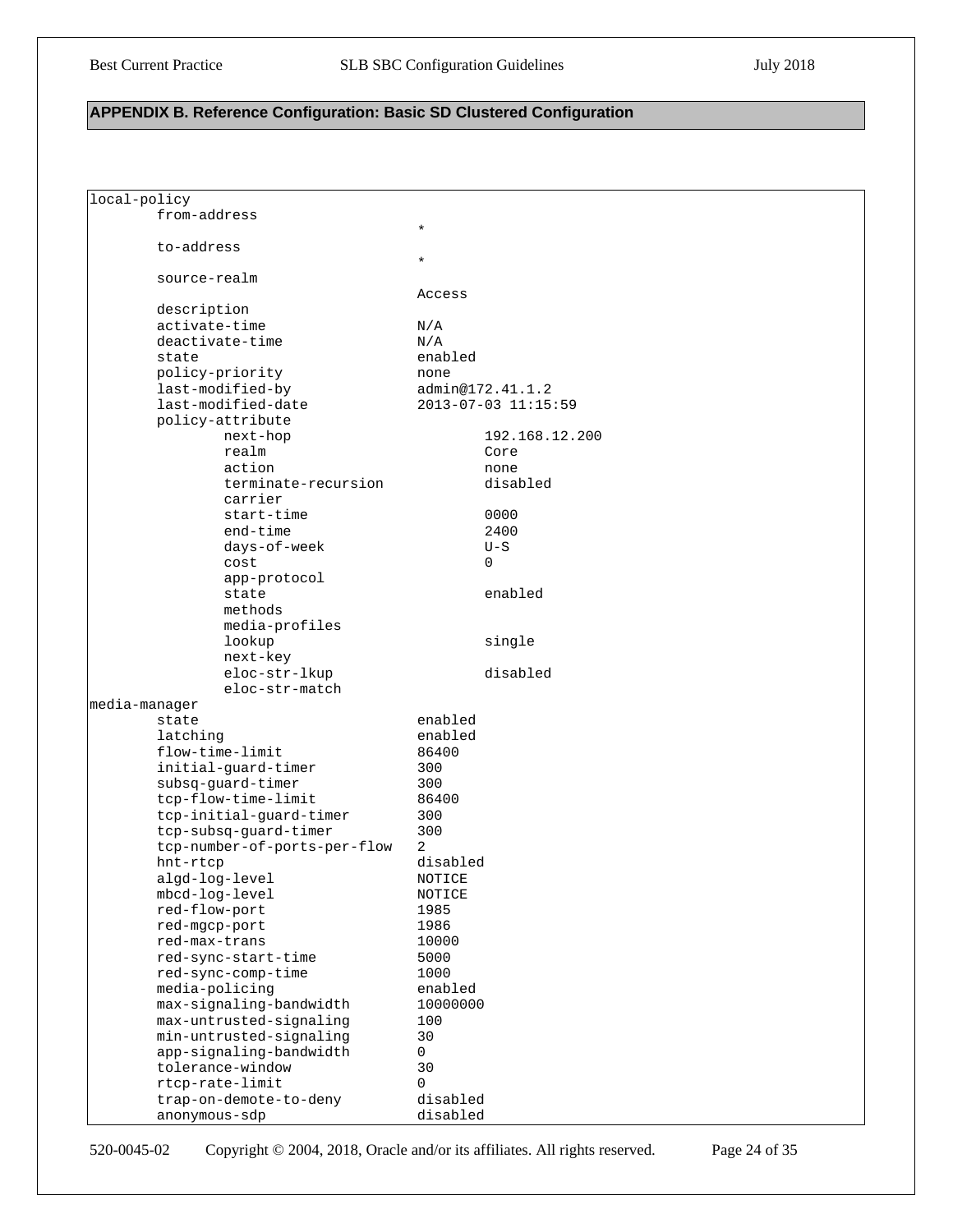| arp-msg-bandwidth                         | 32000                       |
|-------------------------------------------|-----------------------------|
| fragment-msg-bandwidth                    | 0                           |
| rfc2833-timestamp                         | disabled                    |
| default-2833-duration                     | 100                         |
|                                           |                             |
| rfc2833-end-pkts-only-for-non-sig enabled |                             |
| translate-non-rfc2833-event               | disabled                    |
| media-supervision-traps                   | disabled                    |
| dnsalg-server-failover                    | disabled                    |
| last-modified-by                          | admin@172.41.1.2            |
| last-modified-date                        | 2012-01-12 20:04:48         |
| network-interface                         |                             |
| name                                      | MO 0                        |
| sub-port-id                               | $\Omega$                    |
| description                               | Access Interface            |
| hostname                                  |                             |
|                                           |                             |
| ip-address                                | 172.16.0.200                |
| pri-utility-addr                          |                             |
| sec-utility-addr                          |                             |
| netmask                                   | 255.255.255.0               |
| gateway                                   | 172.16.0.1                  |
| sec-gateway                               |                             |
| qw-heartbeat                              |                             |
| state                                     | disabled                    |
| heartbeat                                 | 0                           |
|                                           |                             |
| retry-count                               | 0                           |
| retry-timeout                             | 1                           |
| health-score                              | $\Omega$                    |
| dns-ip-primary                            |                             |
| dns-ip-backup1                            |                             |
| dns-ip-backup2                            |                             |
| dns-domain                                |                             |
| dns-timeout                               | 11                          |
|                                           | 172.16.0.200                |
| hip-ip-list                               |                             |
| ftp-address                               |                             |
| icmp-address                              | 172.16.0.200                |
| snmp-address                              |                             |
| telnet-address                            |                             |
| ssh-address                               |                             |
| signaling-mtu                             | $\mathbf 0$                 |
| tunnel-config                             |                             |
| name                                      | sipTunnel                   |
| local-address                             | 172.16.0.200                |
|                                           |                             |
| remote-address                            | 172.16.0.100                |
| port                                      | 4444                        |
| protocol                                  | UDP                         |
| tls-profile                               |                             |
| application                               | SIP                         |
| last-modified-by                          | admin@172.41.1.2            |
| last-modified-date                        | $2013 - 07 - 03$ $14:29:08$ |
| network-interface                         |                             |
|                                           |                             |
| name                                      | M10                         |
| sub-port-id                               | $\Omega$                    |
| description                               | Core Interface              |
| hostname                                  |                             |
| ip-address                                | 192.168.12.100              |
| pri-utility-addr                          |                             |
| sec-utility-addr                          |                             |
| netmask                                   | 255.255.255.0               |
| gateway                                   | 192.168.12.1                |
|                                           |                             |
| sec-gateway                               |                             |
|                                           |                             |
| gw-heartbeat                              |                             |
| state                                     | disabled                    |
| heartbeat                                 | 0                           |

520-0045-02

Copyright © 2004, 2018, Oracle and/or its affiliates. All rights reserved. Page 25 of 35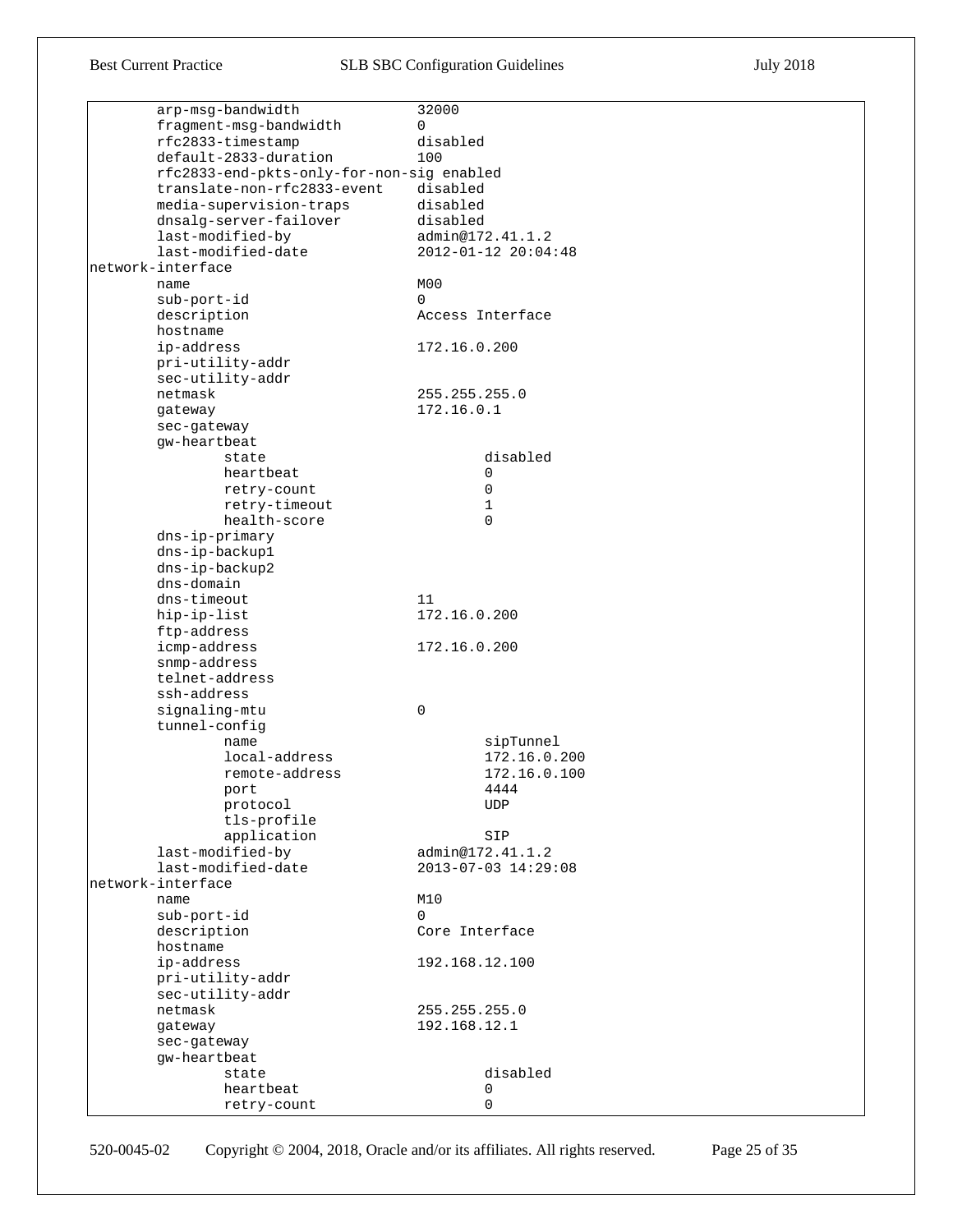| retry-timeout          | 1                   |
|------------------------|---------------------|
| health-score           | $\overline{0}$      |
| dns-ip-primary         |                     |
| dns-ip-backup1         |                     |
|                        |                     |
| dns-ip-backup2         |                     |
| dns-domain             |                     |
| dns-timeout            | 11                  |
| hip-ip-list            | 192.168.12.100      |
| ftp-address            |                     |
| icmp-address           | 192.168.12.100      |
| snmp-address           |                     |
| telnet-address         |                     |
| ssh-address            |                     |
| signaling-mtu          | 0                   |
|                        |                     |
| last-modified-by       | admin@console       |
| last-modified-date     | 2013-05-08 15:47:12 |
| phy-interface          |                     |
| name                   | MOO                 |
| operation-type         | Media               |
| port                   | 0                   |
| slot                   | 0                   |
| virtual-mac            |                     |
| admin-state            | enabled             |
| auto-negotiation       | enabled             |
|                        |                     |
| duplex-mode            | FULL                |
| speed                  | 1000                |
| overload-protection    | disabled            |
| last-modified-by       | admin@172.41.1.2    |
| last-modified-date     | 2012-01-12 19:55:26 |
| phy-interface          |                     |
| name                   | M10                 |
| operation-type         | Media               |
| port                   | 0                   |
| slot                   | $\mathbf{1}$        |
| virtual-mac            |                     |
|                        |                     |
| admin-state            | enabled             |
| auto-negotiation       | enabled             |
| duplex-mode            | FULL                |
| speed                  | 1000                |
| overload-protection    | disabled            |
| last-modified-by       | admin@172.41.1.2    |
| last-modified-date     | 2012-01-12 19:55:48 |
| realm-config           |                     |
| identifier             | Access              |
| description            |                     |
|                        |                     |
| addr-prefix            | 0.0.0.0             |
| network-interfaces     |                     |
|                        | MOO:O               |
| mm-in-realm            | enabled             |
| mm-in-network          | enabled             |
| mm-same-ip             | enabled             |
| mm-in-system           | enabled             |
| bw-cac-non-mm          | disabled            |
| msm-release            | disabled            |
| qos-enable             | disabled            |
| qenerate-UDP-checksum  | disabled            |
| max-bandwidth          | 0                   |
|                        |                     |
| fallback-bandwidth     | 0                   |
| max-priority-bandwidth | 0                   |
| max-latency            | 0                   |
| max-jitter             | 0                   |
| max-packet-loss        | 0                   |
| observ-window-size     | $\Omega$            |
| parent-realm           |                     |
|                        |                     |

520-0045-02 Copyright © 2004, 2018, Oracle and/or its affiliates. All rights reserved. Page 26 of 35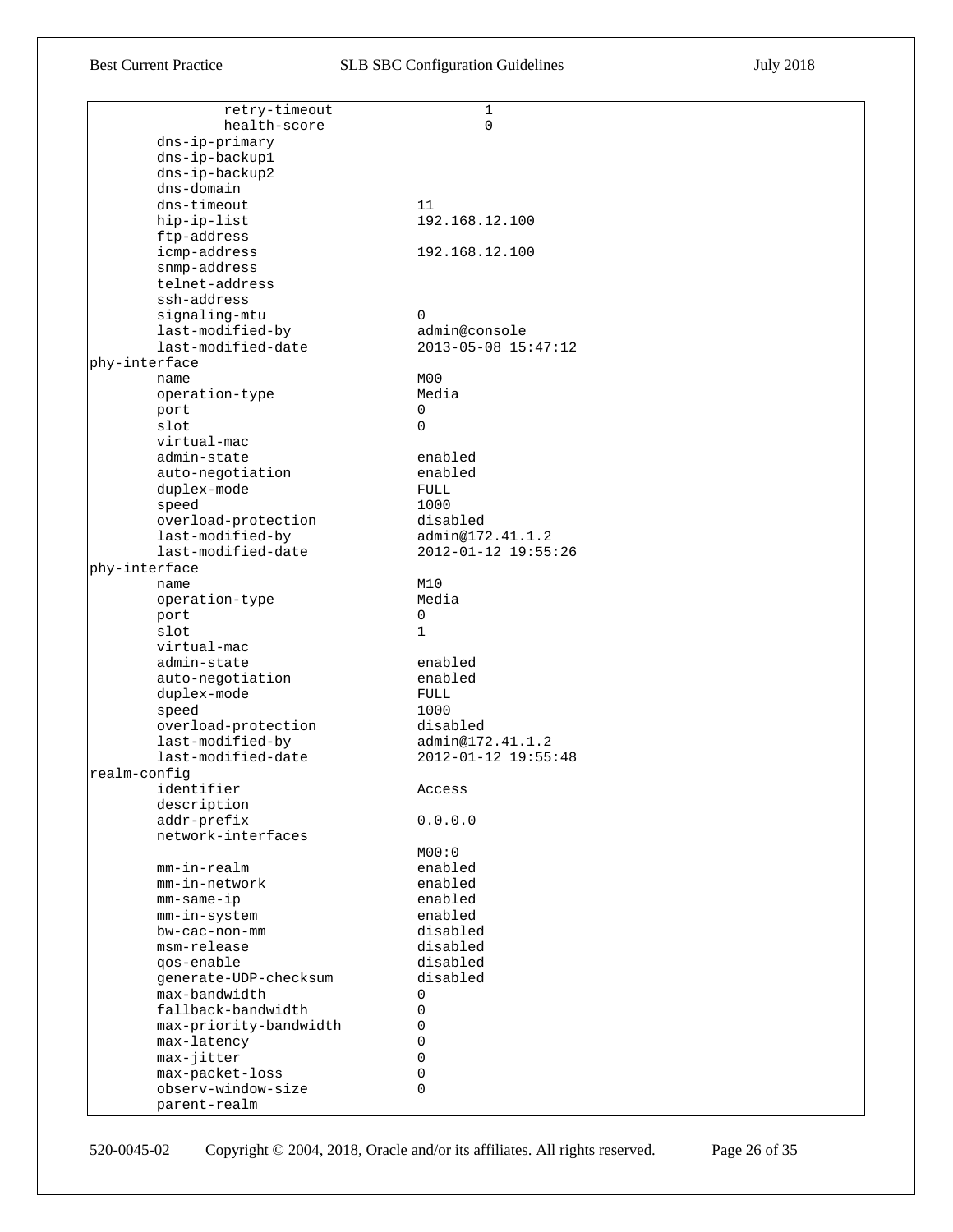|              | dns-realm                   |                     |
|--------------|-----------------------------|---------------------|
|              | media-policy                |                     |
|              | media-sec-policy            |                     |
|              | srtp-msm-passthrough        | disabled            |
|              | in-translationid            |                     |
|              | out-translationid           |                     |
|              | in-manipulationid           |                     |
|              | out-manipulationid          |                     |
|              | manipulation-string         |                     |
|              | manipulation-pattern        |                     |
|              | class-profile               |                     |
|              | average-rate-limit          | 0                   |
|              | access-control-trust-level  | none                |
|              | invalid-signal-threshold    | 0                   |
|              | maximum-signal-threshold    | 0                   |
|              | untrusted-signal-threshold  | 0                   |
|              | nat-trust-threshold         | 0                   |
|              | deny-period                 | 30                  |
|              | ext-policy-svr              |                     |
|              | diam-e2-address-realm       |                     |
|              | symmetric-latching          | disabled            |
|              | pai-strip                   | disabled            |
|              | trunk-context               |                     |
|              | early-media-allow           |                     |
|              | enforcement-profile         |                     |
|              | additional-prefixes         |                     |
|              | restricted-latching         | none                |
|              | restriction-mask            | 32                  |
|              | accounting-enable           | enabled             |
|              | user-cac-mode               | none                |
|              | user-cac-bandwidth          | 0                   |
|              | user-cac-sessions           | 0                   |
|              | icmp-detect-multiplier      | 0                   |
|              | icmp-advertisement-interval | $\Omega$            |
|              | icmp-target-ip              |                     |
|              | monthly-minutes             | $\Omega$            |
|              | net-management-control      | disabled            |
|              | delay-media-update          | disabled            |
|              | refer-call-transfer         | disabled            |
|              | refer-notify-provisional    | none                |
|              | dyn-refer-term              | disabled            |
|              | codec-policy                |                     |
|              | codec-manip-in-realm        | disabled            |
|              | constraint-name             |                     |
|              | call-recording-server-id    |                     |
|              | xnq-state                   | xnq-unknown         |
|              | hairpin-id                  | 0                   |
|              | stun-enable                 | disabled            |
|              | stun-server-ip              | 0.0.0.0             |
|              | stun-server-port            | 3478                |
|              | stun-changed-ip             | 0.0.0.0             |
|              | stun-changed-port           | 3479                |
|              | match-media-profiles        |                     |
|              | qos-constraint              |                     |
|              | sip-profile                 |                     |
|              | sip-isup-profile            |                     |
|              | block-rtcp                  | disabled            |
|              | hide-egress-media-update    | disabled            |
|              | last-modified-by            | admin@172.41.1.2    |
|              | last-modified-date          | 2012-01-12 20:05:08 |
| realm-config |                             |                     |
|              | identifier                  | Core                |
|              | description                 |                     |
|              | addr-prefix                 | 0.0.0.0             |

520-0045-02 Copyright © 2004, 2018, Oracle and/or its affiliates. All rights reserved. Page 27 of 35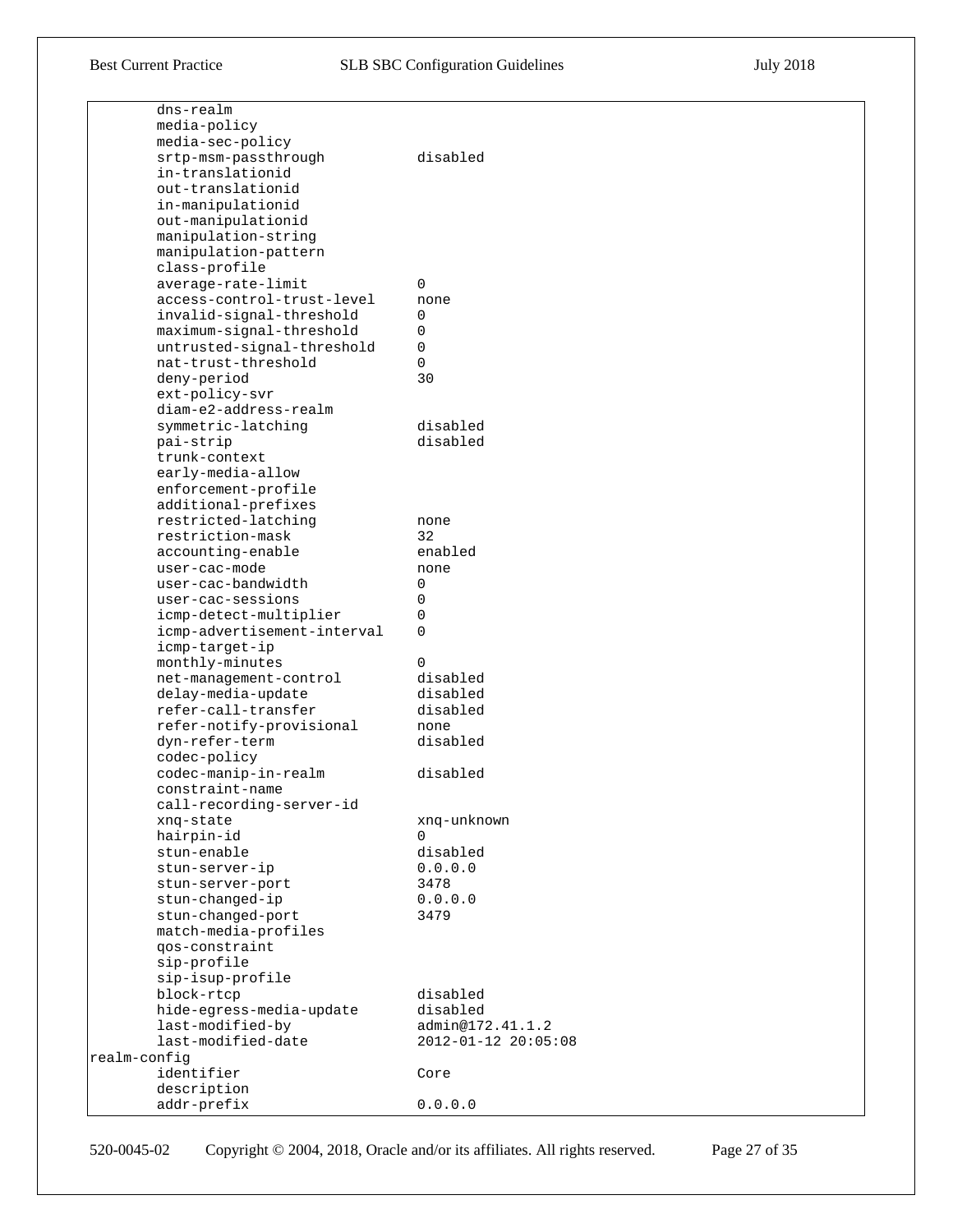| network-interfaces                    |               |
|---------------------------------------|---------------|
|                                       | M10:0         |
| mm-in-realm                           | disabled      |
| mm-in-network                         | enabled       |
| mm-same-ip                            | enabled       |
| mm-in-system                          | enabled       |
| bw-cac-non-mm                         | disabled      |
| msm-release                           | disabled      |
| qos-enable                            | disabled      |
| qenerate-UDP-checksum                 | disabled      |
| max-bandwidth                         | 0             |
| fallback-bandwidth                    | 0             |
| max-priority-bandwidth                | 0             |
| max-latency                           | 0             |
| max-jitter                            | 0             |
| max-packet-loss                       | 0             |
| observ-window-size                    | 0             |
| parent-realm                          |               |
| dns-realm                             |               |
| media-policy                          |               |
| media-sec-policy                      |               |
| srtp-msm-passthrough                  | disabled      |
| in-translationid                      |               |
| out-translationid                     |               |
| in-manipulationid                     |               |
| out-manipulationid                    |               |
| manipulation-string                   |               |
| manipulation-pattern                  |               |
| class-profile                         |               |
| average-rate-limit                    | 0             |
| access-control-trust-level            | none          |
| invalid-signal-threshold              | 0             |
| maximum-signal-threshold              | 0             |
| untrusted-signal-threshold            | 0             |
| nat-trust-threshold                   | 0             |
| deny-period                           | 30            |
| ext-policy-svr                        |               |
| diam-e2-address-realm                 |               |
| symmetric-latching                    | disabled      |
| pai-strip                             | disabled      |
| trunk-context                         |               |
| early-media-allow                     |               |
| enforcement-profile                   |               |
| additional-prefixes                   |               |
| restricted-latching                   | none          |
| restriction-mask<br>accounting-enable | 32<br>enabled |
| user-cac-mode                         |               |
| user-cac-bandwidth                    | none<br>0     |
| user-cac-sessions                     | 0             |
| icmp-detect-multiplier                | 0             |
| icmp-advertisement-interval           | 0             |
| icmp-target-ip                        |               |
| monthly-minutes                       | 0             |
| net-management-control                | disabled      |
| delay-media-update                    | disabled      |
| refer-call-transfer                   | disabled      |
| refer-notify-provisional              | none          |
| dyn-refer-term                        | disabled      |
| codec-policy                          |               |
| codec-manip-in-realm                  | disabled      |
| constraint-name                       |               |
| call-recording-server-id              |               |
| xnq-state                             | xnq-unknown   |
|                                       |               |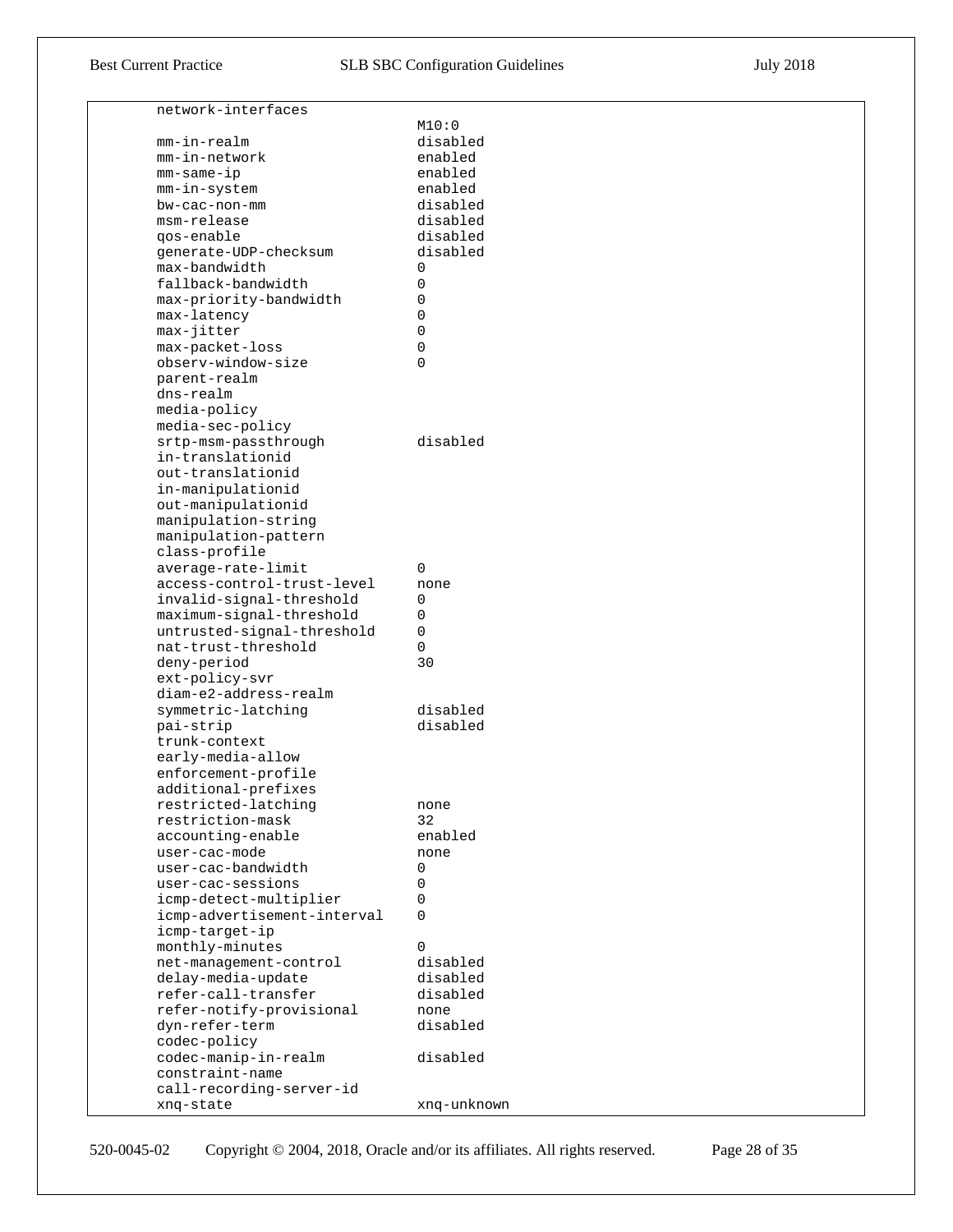| hairpin-id                     | 0                   |
|--------------------------------|---------------------|
| stun-enable                    | disabled            |
| stun-server-ip                 | 0.0.0.0             |
| stun-server-port               | 3478                |
| stun-changed-ip                | 0.0.0.0             |
| stun-changed-port              | 3479                |
| match-media-profiles           |                     |
| qos-constraint                 |                     |
| sip-profile                    |                     |
| sip-isup-profile               |                     |
| block-rtcp                     | disabled            |
| hide-egress-media-update       | disabled            |
| last-modified-by               | admin@console       |
| last-modified-date             | 2013-05-08 15:46:10 |
| session-agent                  |                     |
| hostname                       | 192.168.12.200      |
| ip-address                     | 192.168.12.200      |
| port                           | 5060                |
| state                          | enabled             |
| app-protocol                   | SIP                 |
| app-type                       |                     |
| transport-method               | <b>UDP</b>          |
| realm-id                       | Core                |
| egress-realm-id                |                     |
| description<br>carriers        |                     |
| allow-next-hop-lp              | enabled             |
| constraints                    | disabled            |
| max-sessions                   | 0                   |
| max-inbound-sessions           | 0                   |
| max-outbound-sessions          | 0                   |
| max-burst-rate                 | 0                   |
| max-inbound-burst-rate         | 0                   |
| max-outbound-burst-rate        | 0                   |
| max-sustain-rate               | 0                   |
| max-inbound-sustain-rate       | 0                   |
| max-outbound-sustain-rate      | 0                   |
| min-seizures                   | 5                   |
| min-asr                        | 0                   |
| time-to-resume                 | 0                   |
| ttr-no-response                | 0                   |
| in-service-period              | 0                   |
| burst-rate-window              | 0                   |
| sustain-rate-window            | 0                   |
| req-uri-carrier-mode           | None                |
| proxy-mode                     |                     |
| redirect-action                |                     |
| loose-routing                  | enabled             |
| send-media-session             | enabled             |
| response-map                   |                     |
| ping-method                    |                     |
| ping-interval                  | 0                   |
| ping-send-mode                 | keep-alive          |
| ping-all-addresses             | disabled            |
| ping-in-service-response-codes |                     |
| out-service-response-codes     |                     |
| load-balance-dns-query         | hunt                |
| media-profiles                 |                     |
| in-translationid               |                     |
| out-translationid              |                     |
| trust-me                       | disabled            |
| request-uri-headers            |                     |
| stop-recurse                   |                     |
| local-response-map             |                     |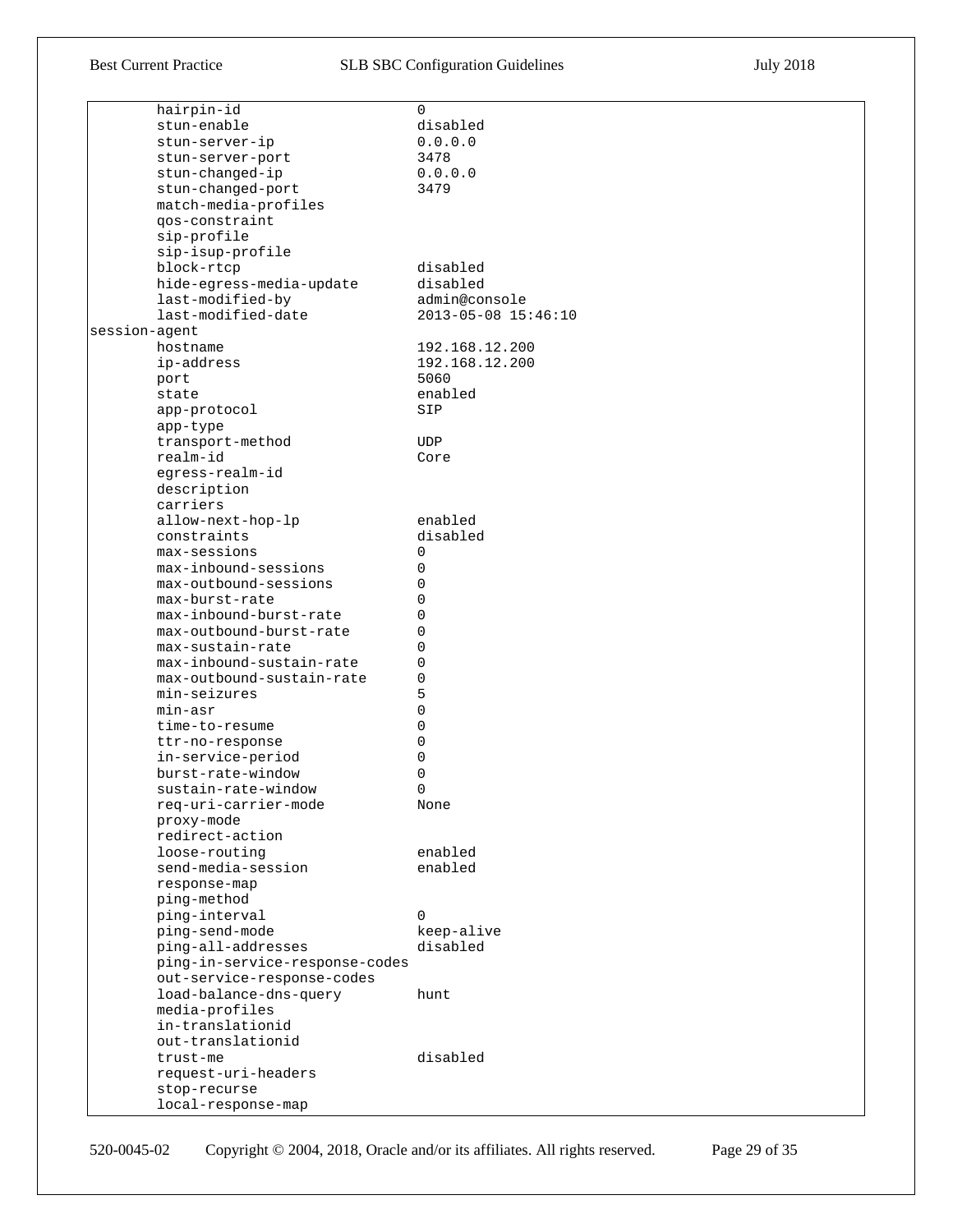| ping-to-user-part            |                     |
|------------------------------|---------------------|
| ping-from-user-part          |                     |
| li-trust-me                  | disabled            |
| in-manipulationid            |                     |
| out-manipulationid           |                     |
| manipulation-string          |                     |
| manipulation-pattern         |                     |
| p-asserted-id                |                     |
| trunk-group                  |                     |
| max-register-sustain-rate    | 0                   |
| early-media-allow            |                     |
| invalidate-registrations     | disabled            |
| $rfc2833$ -mode              | none                |
| rfc2833-payload              | $\Omega$            |
| codec-policy                 |                     |
| enforcement-profile          |                     |
| refer-call-transfer          | disabled            |
| refer-notify-provisional     | none                |
| reuse-connections            | NONE                |
| tcp-keepalive                | none                |
| tcp-reconn-interval          | 0                   |
| max-register-burst-rate      | 0                   |
| register-burst-window        | 0                   |
| sip-profile                  |                     |
| sip-isup-profile             |                     |
| kpml-interworking            | inherit             |
| last-modified-by             | admin@172.41.1.2    |
| last-modified-date           | 2013-07-03 11:47:20 |
| sip-config                   |                     |
| state                        | enabled             |
| operation-mode               | dialog              |
| dialog-transparency          | enabled             |
| home-realm-id                | Core                |
| egress-realm-id              |                     |
| nat-mode<br>registrar-domain | None<br>$^\star$    |
| registrar-host               | $\star$             |
| registrar-port               | 5060                |
| register-service-route       | always              |
| init-timer                   | 500                 |
| max-timer                    | 4000                |
| trans-expire                 | 32                  |
| invite-expire                | 180                 |
| inactive-dynamic-conn        | 32                  |
| enforcement-profile          |                     |
| pac-method                   |                     |
| pac-interval                 | 10                  |
| pac-strategy                 | PropDist            |
| pac-load-weight              | 1                   |
| pac-session-weight           | $\mathbf{1}$        |
| pac-route-weight             | 1                   |
| pac-callid-lifetime          | 600                 |
| pac-user-lifetime            | 3600                |
| red-sip-port                 | 1988                |
| red-max-trans                | 10000               |
| red-sync-start-time          | 5000                |
| red-sync-comp-time           | 1000                |
| add-reason-header            | disabled            |
| sip-message-len              | 4096                |
| enum-saq-match               | disabled            |
| extra-method-stats           | disabled            |
| rph-feature                  | disabled            |
| nsep-user-sessions-rate      | 0                   |
| nsep-sa-sessions-rate        | 0                   |

520-0045-02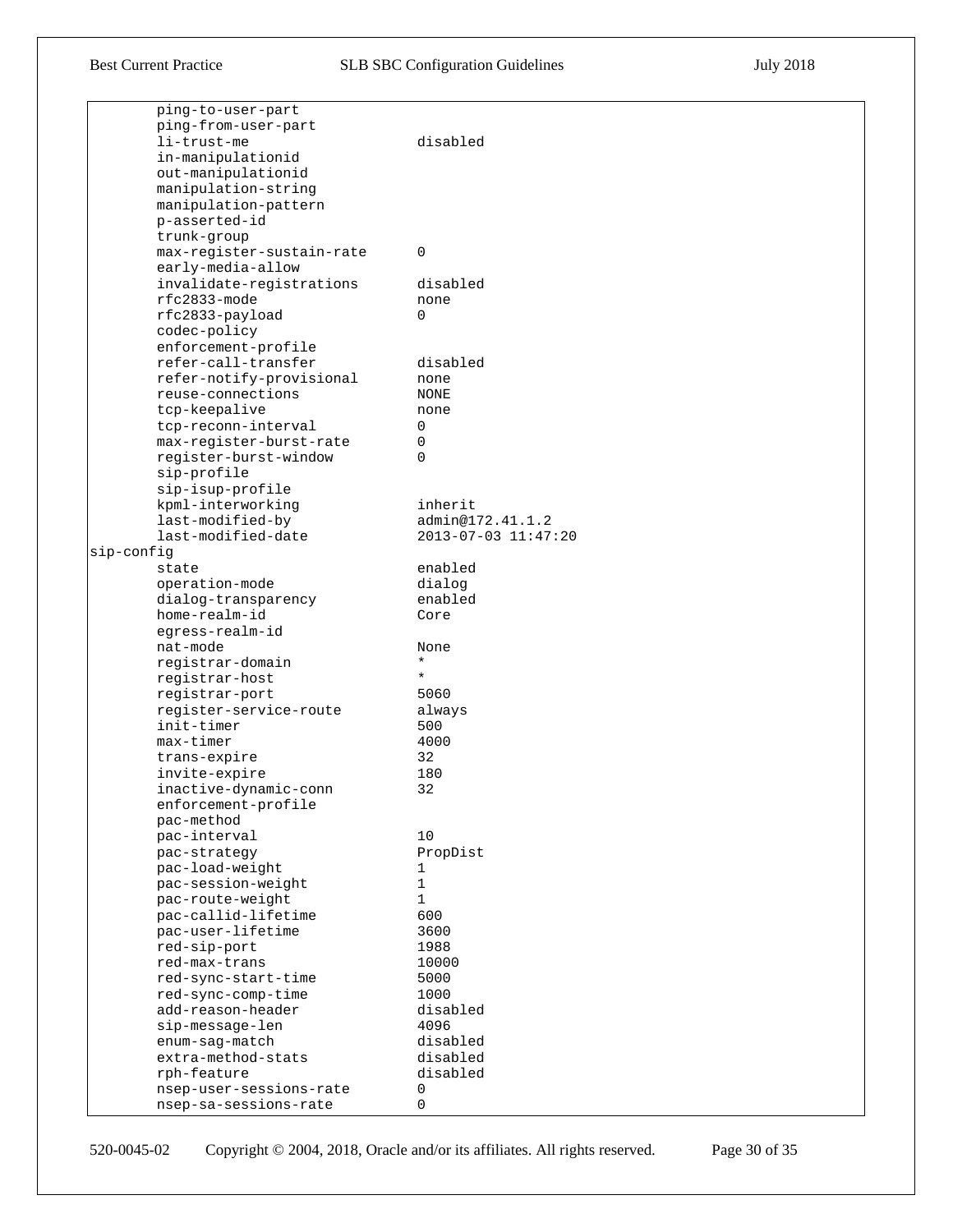| registration-cache-limit                       | 0                    |
|------------------------------------------------|----------------------|
| register-use-to-for-lp                         | disabled             |
| refer-src-routing                              | disabled             |
| add-ucid-header                                | disabled             |
| proxy-sub-events                               |                      |
| allow-pani-for-trusted-only                    | disabled             |
| pass-gruu-contact                              | disabled             |
| sag-lookup-on-redirect                         | disabled<br>disabled |
| set-disconnect-time-on-bye<br>last-modified-by | admin@console        |
| last-modified-date                             | 2013-05-13 15:05:35  |
| sip-interface                                  |                      |
| state                                          | enabled              |
| realm-id                                       | Access               |
| description                                    |                      |
| sip-port                                       |                      |
| address                                        | 192.168.11.101       |
| port                                           | 5060                 |
| transport-protocol                             | <b>UDP</b>           |
| tls-profile                                    |                      |
| multi-home-addrs                               |                      |
| allow-anonymous<br>ims-aka-profile             | registered           |
| carriers                                       |                      |
| trans-expire                                   | 0                    |
| invite-expire                                  | 0                    |
| max-redirect-contacts                          | 0                    |
| proxy-mode                                     |                      |
| redirect-action                                |                      |
| contact-mode                                   | none                 |
| nat-traversal                                  | none                 |
| nat-interval                                   | 30                   |
| tcp-nat-interval                               | 90                   |
| registration-caching                           | enabled              |
| min-reg-expire                                 | 300                  |
| registration-interval<br>route-to-registrar    | 3600<br>enabled      |
| secured-network                                | disabled             |
| teluri-scheme                                  | disabled             |
| uri-fqdn-domain                                |                      |
| trust-mode                                     | all                  |
| max-nat-interval                               | 3600                 |
| nat-int-increment                              | 10                   |
| nat-test-increment                             | 30                   |
| sip-dynamic-hnt                                | disabled             |
| stop-recurse                                   | 401,407              |
| port-map-start                                 | 0                    |
| port-map-end                                   | 0                    |
| in-manipulationid                              |                      |
| out-manipulationid<br>manipulation-string      |                      |
| manipulation-pattern                           |                      |
| sip-ims-feature                                | disabled             |
| subscribe-req-event                            | disabled             |
| operator-identifier                            |                      |
| anonymous-priority                             | none                 |
| max-incoming-conns                             | 0                    |
| per-src-ip-max-incoming-conns                  | 0                    |
| inactive-conn-timeout                          | 0                    |
| untrusted-conn-timeout                         | 0                    |
| network-id                                     |                      |
| ext-policy-server                              |                      |
| default-location-string                        |                      |
| charging-vector-mode                           | pass                 |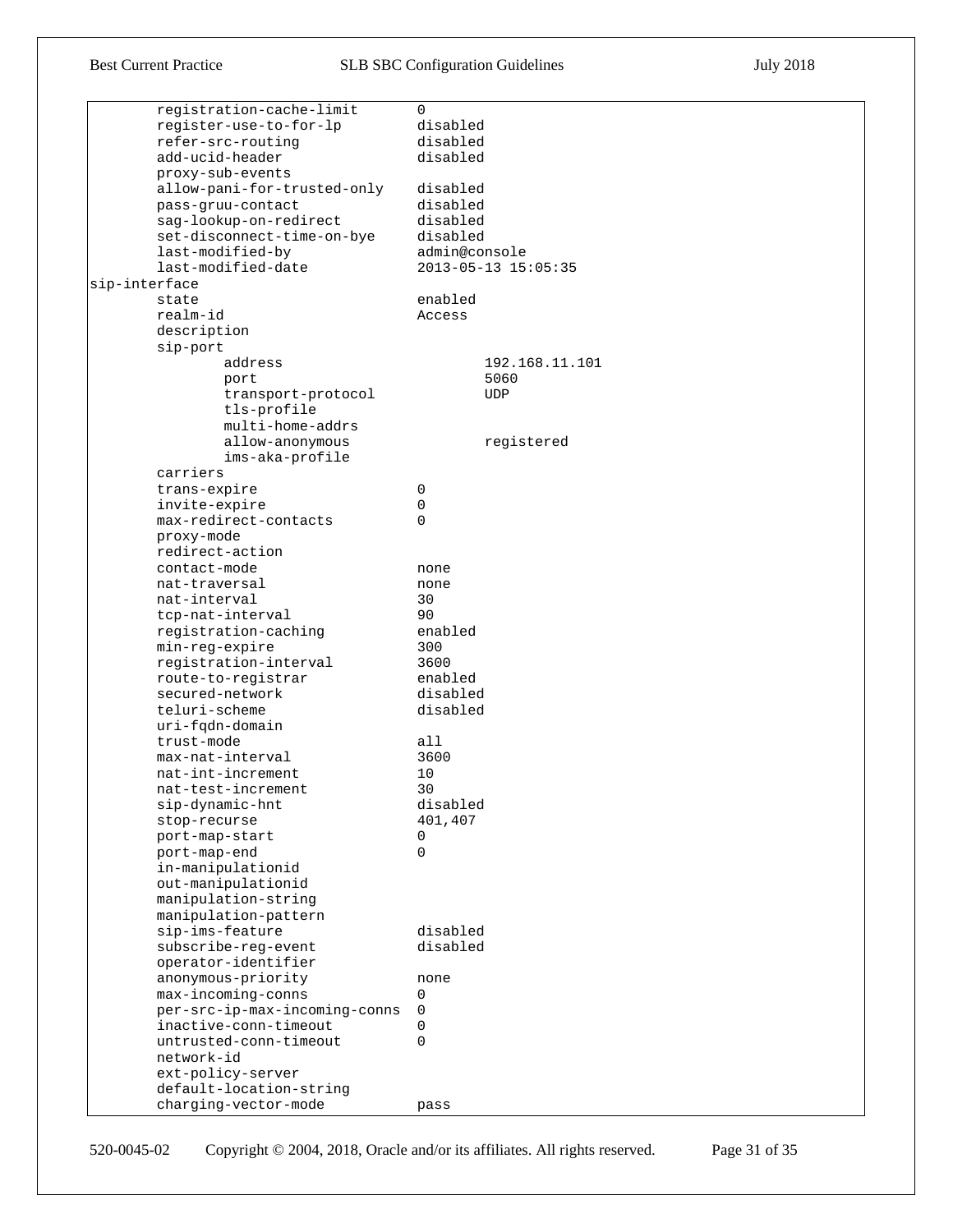| charging-function-address-mode pass |                     |
|-------------------------------------|---------------------|
| ccf-address                         |                     |
| ecf-address                         |                     |
| term-tgrp-mode                      | none                |
| implicit-service-route              | disabled            |
| rfc2833-payload                     | 101                 |
| rfc2833-mode                        | transparent         |
| constraint-name                     |                     |
| response-map                        |                     |
| local-response-map                  |                     |
| ims-aka-feature                     | disabled            |
| enforcement-profile                 |                     |
| route-unauthorized-calls            |                     |
| tcp-keepalive                       | none                |
| add-sdp-invite                      | disabled            |
| add-sdp-profiles                    |                     |
| sip-profile                         |                     |
| sip-isup-profile                    |                     |
| tcp-conn-dereg                      | 0                   |
| register-keep-alive                 | none                |
| kpml-interworking                   | disabled            |
| tunnel-name                         | sipTunnel           |
| last-modified-by                    | admin@10.1.31.40    |
| last-modified-date                  | 2013-05-10 12:06:29 |
| sip-interface                       |                     |
| state                               | enabled             |
| realm-id                            | Core                |
| description                         |                     |
| sip-port                            |                     |
| address                             | 192.168.12.100      |
| port                                | 5060                |
| transport-protocol                  | <b>UDP</b>          |
| tls-profile<br>multi-home-addrs     |                     |
| allow-anonymous                     |                     |
| ims-aka-profile                     | agents-only         |
| carriers                            |                     |
| trans-expire                        | 0                   |
| invite-expire                       | 0                   |
| max-redirect-contacts               | 0                   |
| proxy-mode                          |                     |
| redirect-action                     |                     |
| contact-mode                        | none                |
| nat-traversal                       | none                |
| nat-interval                        | 30                  |
| tcp-nat-interval                    | 90                  |
| registration-caching                | disabled            |
| min-reg-expire                      | 300                 |
| registration-interval               | 3600                |
| route-to-registrar                  | disabled            |
| secured-network                     | disabled            |
| teluri-scheme                       | disabled            |
| uri-fqdn-domain                     |                     |
| trust-mode                          | all                 |
| max-nat-interval                    | 3600                |
| nat-int-increment                   | 10                  |
| nat-test-increment                  | 30                  |
| sip-dynamic-hnt                     | disabled            |
| stop-recurse                        | 401,407             |
| port-map-start<br>port-map-end      | 0<br>0              |
| in-manipulationid                   |                     |
| out-manipulationid                  |                     |
| manipulation-string                 |                     |
|                                     |                     |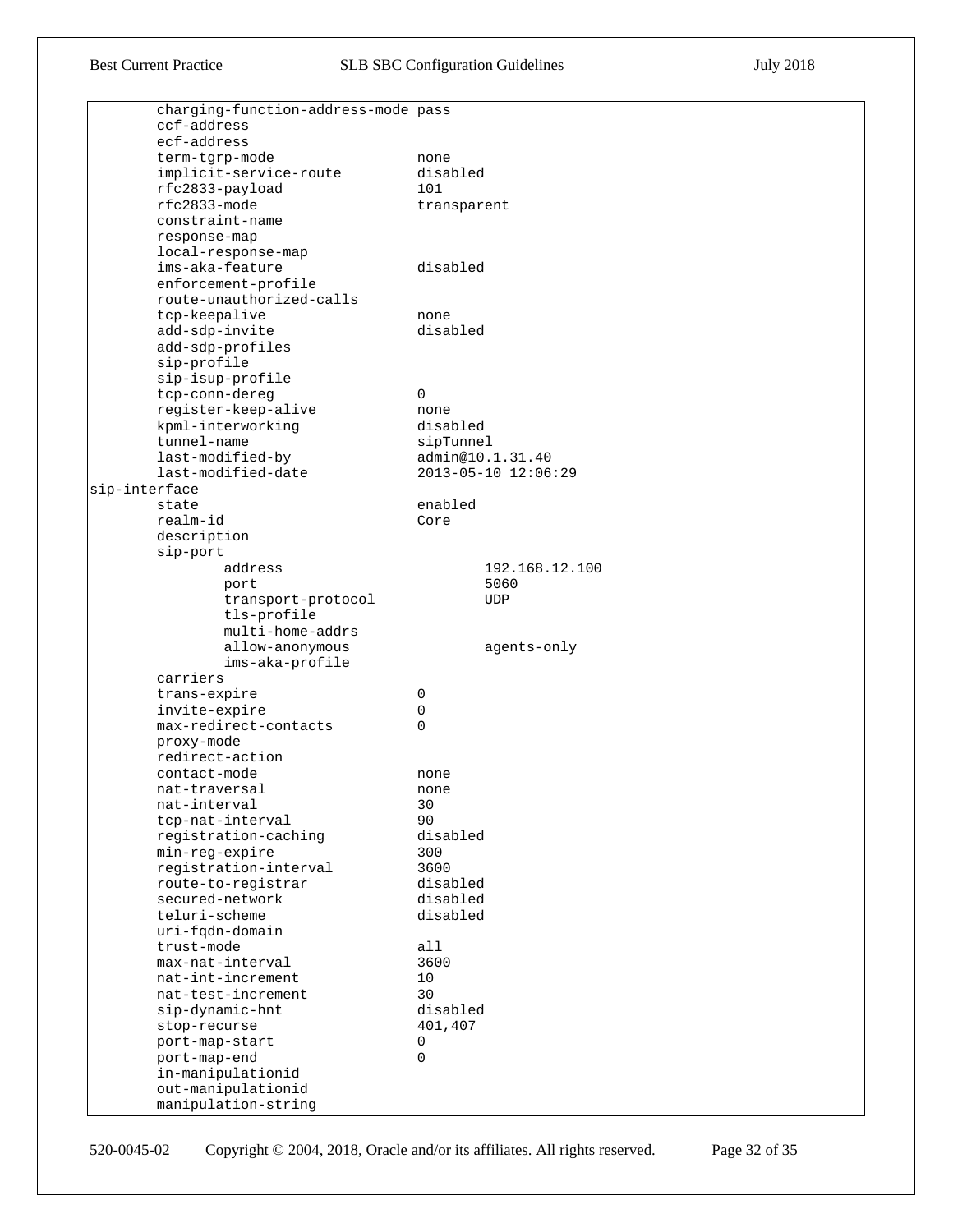| manipulation-pattern                |                     |
|-------------------------------------|---------------------|
| sip-ims-feature                     | disabled            |
| subscribe-reg-event                 | disabled            |
| operator-identifier                 |                     |
| anonymous-priority                  | none                |
| max-incoming-conns                  | 0                   |
| per-src-ip-max-incoming-conns       | 0                   |
| inactive-conn-timeout               | 0                   |
| untrusted-conn-timeout              | $\Omega$            |
| network-id                          |                     |
| ext-policy-server                   |                     |
| default-location-string             |                     |
| charging-vector-mode                | pass                |
| charging-function-address-mode pass |                     |
| ccf-address                         |                     |
| ecf-address                         |                     |
| term-tgrp-mode                      | none                |
| implicit-service-route              | disabled            |
| rfc2833-payload<br>$rfc2833-mode$   | 101                 |
| constraint-name                     | transparent         |
|                                     |                     |
| response-map<br>local-response-map  |                     |
| ims-aka-feature                     | disabled            |
| enforcement-profile                 |                     |
| route-unauthorized-calls            |                     |
| tcp-keepalive                       | none                |
| add-sdp-invite                      | disabled            |
| add-sdp-profiles                    |                     |
| sip-profile                         |                     |
| sip-isup-profile                    |                     |
| tcp-conn-dereg                      | 0                   |
| register-keep-alive                 | none                |
| kpml-interworking                   | disabled            |
| tunnel-name                         |                     |
| last-modified-by                    | admin@console       |
| last-modified-date                  | 2013-05-23 16:05:29 |
| steering-pool                       |                     |
| ip-address                          | 172.16.0.201        |
| start-port                          | 49152               |
| end-port                            | 65535               |
| realm-id                            | Access              |
| network-interface                   |                     |
| last-modified-by                    | admin@172.41.1.2    |
| last-modified-date                  | 2013-07-03 14:28:18 |
| steering-pool<br>ip-address         | 192.168.12.100      |
| start-port                          | 49152               |
| end-port                            | 65535               |
| realm-id                            | Core                |
| network-interface                   |                     |
| last-modified-by                    | admin@console       |
| last-modified-date                  | 2013-05-29 13:36:56 |
| system-config                       |                     |
| hostname                            |                     |
| description                         | BCP Access SBC      |
| location                            |                     |
| mib-system-contact                  |                     |
| mib-system-name                     |                     |
| mib-system-location                 |                     |
| snmp-enabled                        | enabled             |
| enable-snmp-auth-traps              | disabled            |
| enable-snmp-syslog-notify           | disabled            |
| enable-snmp-monitor-traps           | disabled            |

520-0045-02